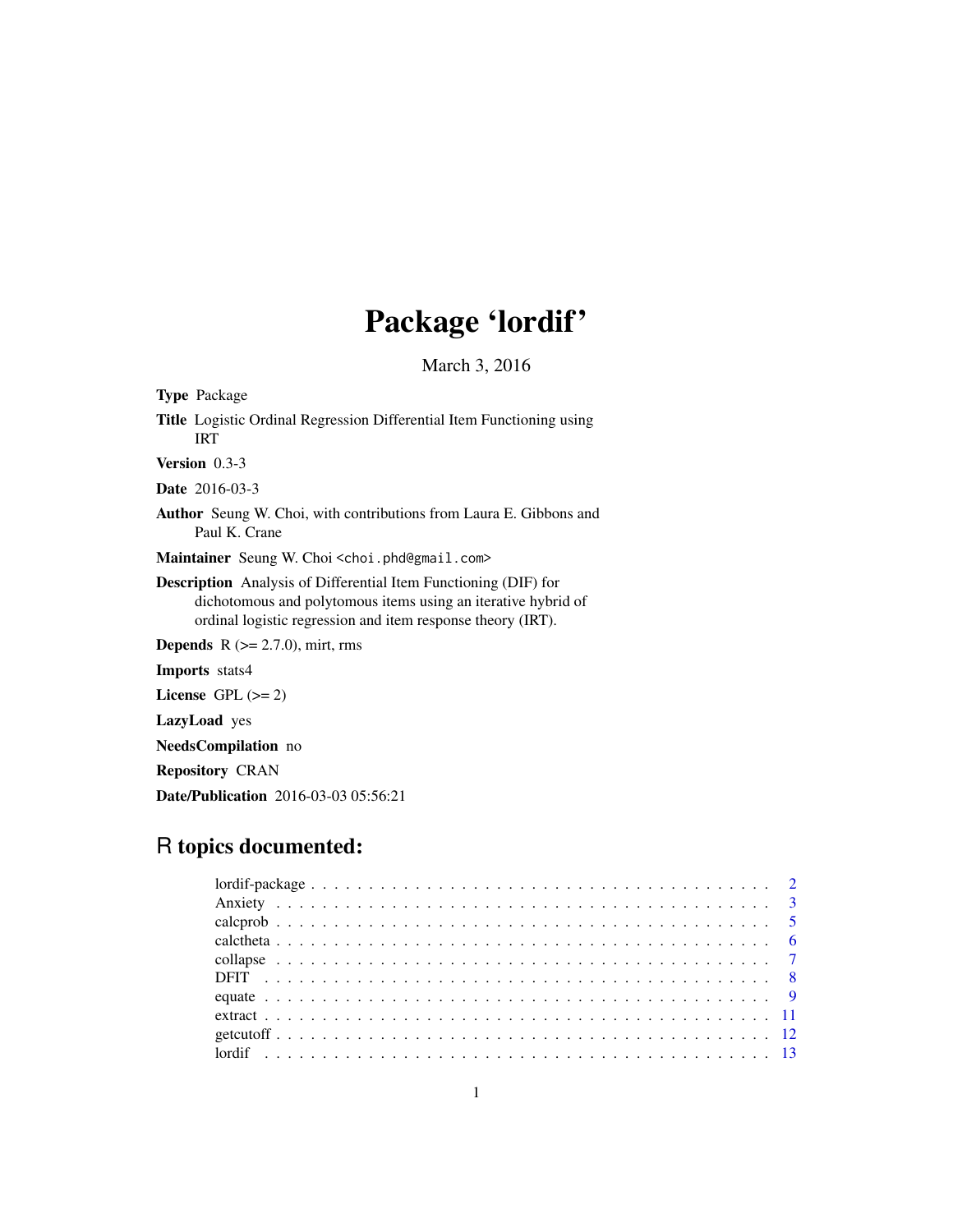#### <span id="page-1-0"></span>2 lordif-package

| Index |  |
|-------|--|
|       |  |
|       |  |
|       |  |
|       |  |
|       |  |
|       |  |
|       |  |
|       |  |
|       |  |
|       |  |
|       |  |

lordif-package *Logistic Ordinal Regression Differential Item Functioning using IRT*

#### Description

Analysis of Differential Item Functioning (DIF) for dichotomous and polytomous items, using an iterative hybrid of (ordinal) logistic regression and item response theory (IRT).

#### Details

| Package:  | lordif          |
|-----------|-----------------|
| Type:     | Package         |
| Version:  | $0.3 - 3$       |
| Date:     | $2016 - 3 - 3$  |
| License:  | $GPL$ ( $>=2$ ) |
| LazyLoad: | yes             |

Ordinal logistic regression (OLR) provides a flexible framework for detecting various types of DIF. Previous efforts extended the framework by substituting the matching variable based on sum scores with IRT based trait scores and by employing an iterative process of purifying the matching variable with the use of group-specific item parameters (Crane et. al., 2006). This package represents an effort to integrate both statistical and IRT procedures into a single program. A Monte Carlo simulation approach was incorporated to derive empirical threshold values for various DIF statistics and effect size measures.

#### Author(s)

Seung W. Choi, with contributions from Laura E. Gibbons and Paul K. Crane

Maintainer: Seung W. Choi <choi.phd@gmail.com>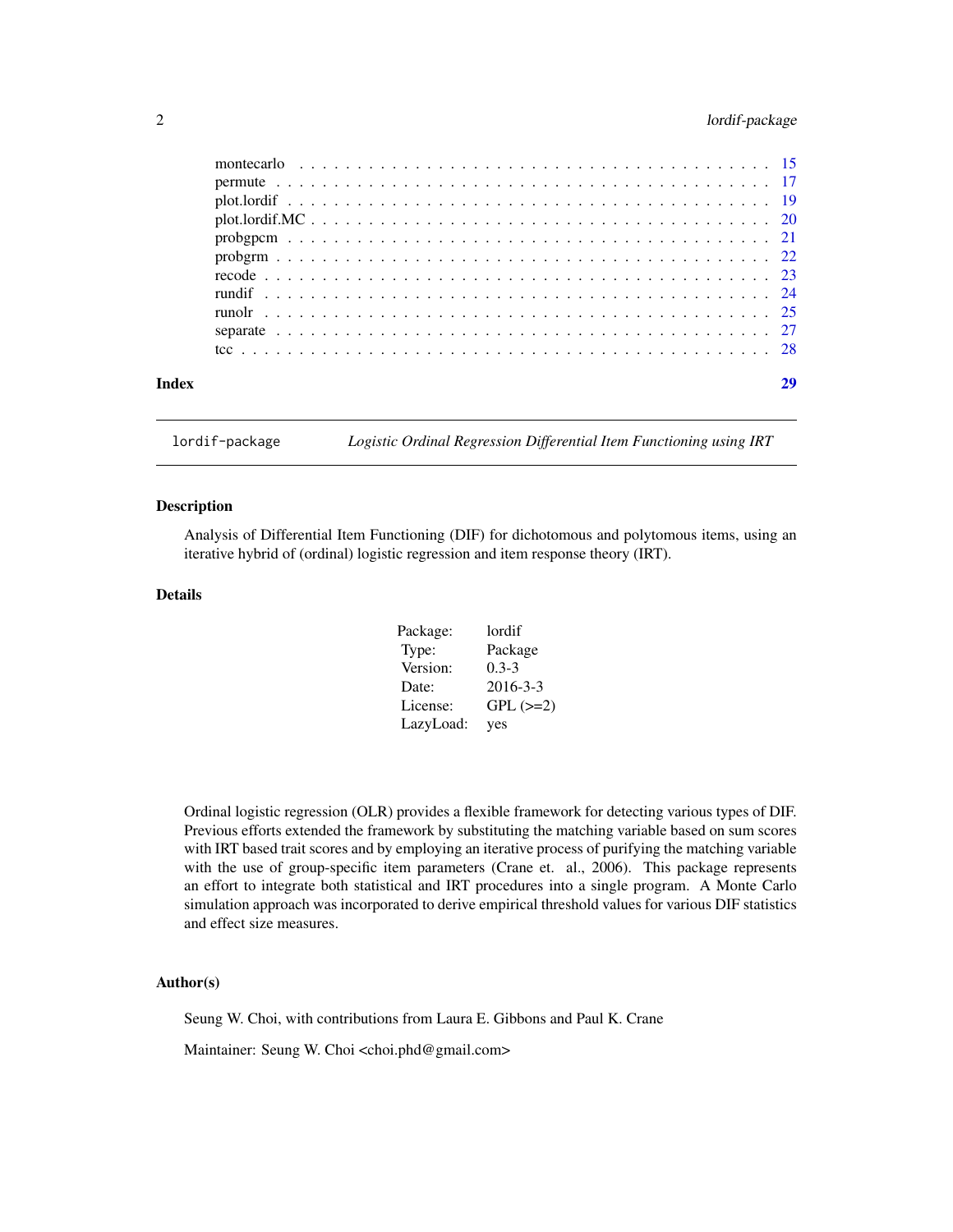#### <span id="page-2-0"></span>Anxiety 3

#### References

Choi, S. W., Gibbons, L. E., Crane, P. K. (2011). lordif: An R Package for Detecting Differential Item Functioning Using Iterative Hybrid Ordinal Logistic Regression/Item Response Theory and Monte Carlo Simulations. Journal of Statistical Software, 39(8), 1-30. URL http://www.jstatsoft.org/v39/i08/.

Crane, P. K., Gibbons, L. E., Jolley, L., & van Belle, G. (2006). Differential item functioning analysis with ordinal logistic regression techniques: DIF detect and difwithpar. Medical Care, 44(11 Suppl 3), S115-S123.

#### See Also

[mirt](#page-0-0), [rms](#page-0-0)

#### Examples

##load PROMIS Anxiety sample data (n=766) ## Not run: data(Anxiety) ##age : 0=younger than 65 or 1=65 or older ##gender: 0=Male or 1=Female ##education: 0=some college or higher 1=high school or lower ##run age-related DIF on all 29 items (takes about a minute) ## Not run: age.dif <- lordif(Anxiety[paste("R",1:29,sep="")], Anxiety\$age) ##with sample weights - produces the same results as above, i.e., with equal weights ## Not run: age.dif <- lordif(Anxiety[paste("R",1:29,sep="")], Anxiety\$age, weights=rep(1/766,766)) ##print output ## Not run: print(age.dif) ##print extended output ## Not run: summary(age.dif) ##generate plots for DIF items (reference group: <65) ## Not run: plot(age.dif,labels=c("Younger","Older")) ##run Monte Carlo simulations for threshold values ##this may take several minutes ## Not run: age.dif.MC<-montecarlo(age.dif,alpha=0.05,nr=100) ##print output ## Not run: print(age.dif.MC) ##print extended output ## Not run: summary(age.dif.MC) ##generate plots for Monte Carlo threshold values ## Not run: plot(age.dif.MC) ##run DFIT analysis ## Not run: age.dif.DFIT<-DFIT(age.dif)

Anxiety *A Measure of Anxiety*

#### Description

The data contains responses from 766 people sampled from a general population to the PROMIS Anxiety scale (<http://www.nihpromis.org>) composed of 29 Likert-type questions with a common rating scale (1=Never, 2=Rarely, 3=Sometimes, 4=Often, and 5=Always).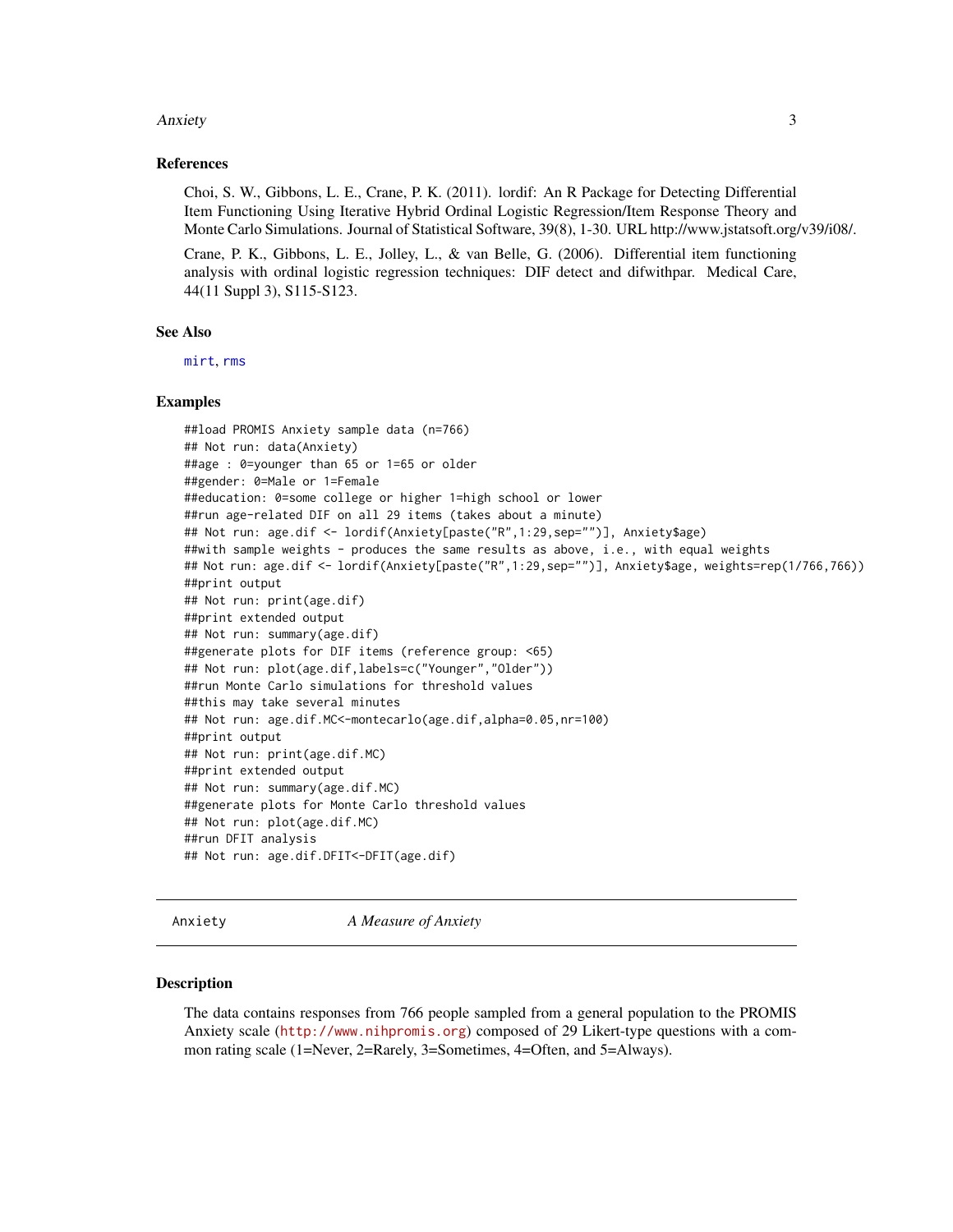#### 4 Anxiety

#### Usage

data(Anxiety)

#### Format

A data frame with 766 observations on the following 32 variables.

age 0=younger than 65 and 1=65 and older

gender 0=Male and 1=Female

education 0=some college or higher and 1=high school or lower

- R1 I felt fearful
- R2 I felt frightened
- R3 It scared me when I felt nervous
- R4 I felt anxious
- R5 I felt like I needed help for my anxiety
- R6 I was concerned about my mental health
- R7 I felt upset
- R8 I had a racing or pounding heart
- R9 I was anxious if my normal routine was disturbed
- R10 I had sudden feelings of panic
- R11 I was easily startled
- R12 I had trouble paying attention
- R13 I avoided public places or activities
- R14 I felt fidgety
- R15 I felt something awful would happen
- R16 I felt worried
- R17 I felt terrified
- R18 I worried about other people's reactions to me
- R19 I found it hard to focus on anything other than my anxiety
- R20 My worries overwhelmed me
- R21 I had twitching or trembling muscles
- R22 I felt nervous
- R23 I felt indecisive
- R24 Many situations made me worry
- R25 I had difficulty sleeping
- R26 I had trouble relaxing
- R27 I felt uneasy
- R28 I felt tense
- R29 I had difficulty calming down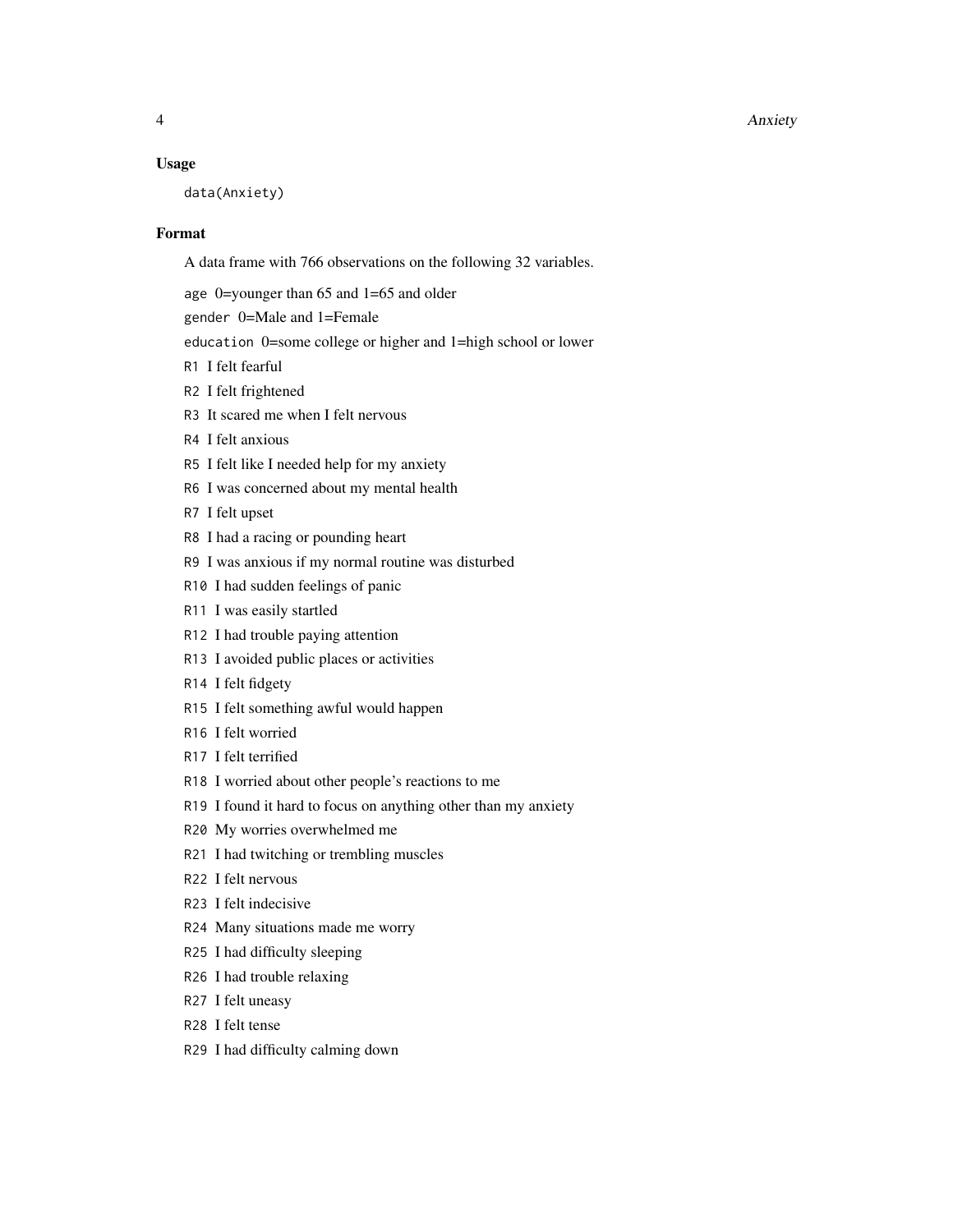#### <span id="page-4-0"></span>calcprob 5

#### Source

<http://www.nihpromis.org>

#### References

PROMIS Cooperative Group. Unpublished Manual for the Patient-Reported Outcomes Measurement Information System (PROMIS) Version 1.1. October, 2008: <http://www.nihpromis.org>

#### Examples

```
## Not run: data(Anxiety)
```
<span id="page-4-1"></span>

calcprob *calculates item response probabilities*

#### **Description**

Calculates item response probabilities over a theta grid according to either the GRM or the GPCM.

#### Usage

 $calc$ prob(ipar, theta, model = "GRM")

#### Arguments

| ıpar  | a data frame containing the following columns: a, cb1, cb2,, cb(maxCat-1) |
|-------|---------------------------------------------------------------------------|
| theta | a grid of theta values, e.g., theta $\lt$ - seq(-4,4,.1)                  |
| model | IRT model, either "GRM" or "GPCM"                                         |

#### **Details**

Calculates an array of item response probabilities according to either the Graded Response Model (GRM: Samejima, 1969) or the Generalized Partial Credit Model (GPCM: Muraki, 1992) over a grid of theta values. The two required input objects are ipar and theta. ipar is a data frame containing item parameters in the following order: a, cb1, cb2,..., cb(maxCat-1). Items may have different numbers of categories. The variable maxCAT is the maximum number of response categories across all items. theta is a vector containing a grid of theta values. The IRT model can be either "GRM" or "GPCM".

#### Value

Returns an array of item response probabilities of dimension,  $c(nq, ni, maxCAT-1)$ , where  $nq$  is the length of the theta grid, ni is the number of items in ipar, i.e., nrow(ipar), and maxCAT is the maximum number of response categories across all items.

#### Author(s)

Seung W. Choi <choi.phd@gmail.com>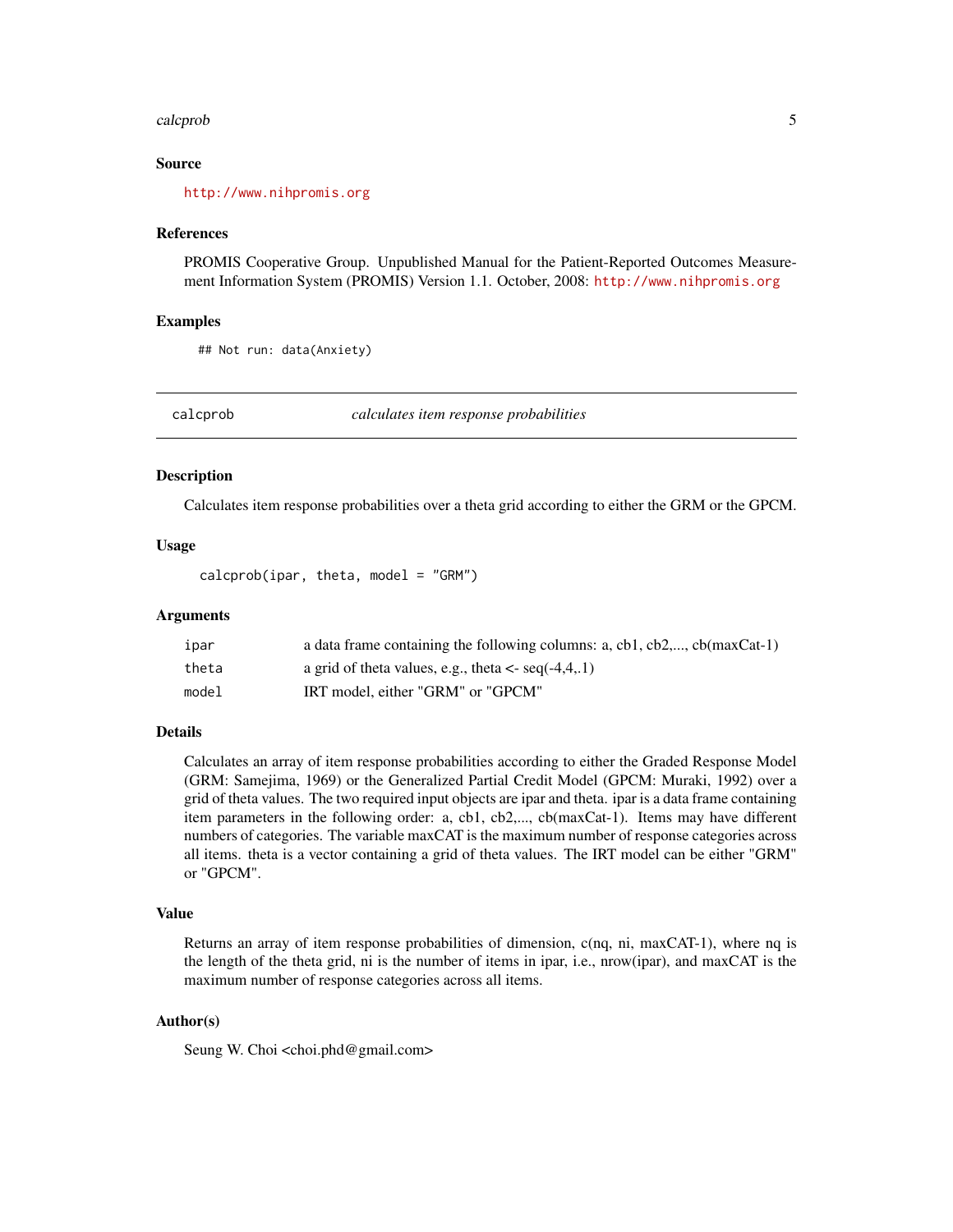#### <span id="page-5-0"></span>References

Samejima, F. (1969). Estimation of latent ability using a response pattern of graded scores. Psychometrika Monograph, 17.

Muraki, E. (1992). A generalized partial credit model: Application of an EM algorithm. Applied Psychological Measurement, 16, 159-176.

#### See Also

[probgrm](#page-21-1), [probgpcm](#page-20-1)

#### Examples

```
##item.par<-read.csv(fn,head=F,col.names=c("a","cb1","cb2","cb3","cb4"))
##theta <- seq(-4, 4, .1)## Not run: calcprob(item.par,theta,model="GPCM")
```
calctheta *calculates EAP theta estimates and associated standard errors*

#### Description

Calculates Expected A Posteriori (EAP) theta estimates and associated standard error estimates (posterior standard deviations).

#### Usage

```
calctheta(ipar, resp.data, theta, prior.mean = 0, prior.sd = 1, model = "GRM")
```
#### Arguments

| ipar       | a data frame containing the following columns: a, cb1, cb2,, cb(maxCat) |
|------------|-------------------------------------------------------------------------|
| resp.data  | a data frame containing item responses                                  |
| theta      | a theta grid (quadrature points)                                        |
| prior.mean | prior mean                                                              |
| prior.sd   | prior standard deviation                                                |
| model      | IRT model, either "GRM" or "GPCM")                                      |

#### Details

Calculates EAP theta estimates and standard error estimates based on the input item parameters (ipar), the item response data (resp.data), and the IRT model specified ("GRM" or "GPCM").

#### Value

A list object with the following components

| EAP       | Expected A Posteriori estimates of theta |
|-----------|------------------------------------------|
| <b>SE</b> | <b>Standard Error estimates</b>          |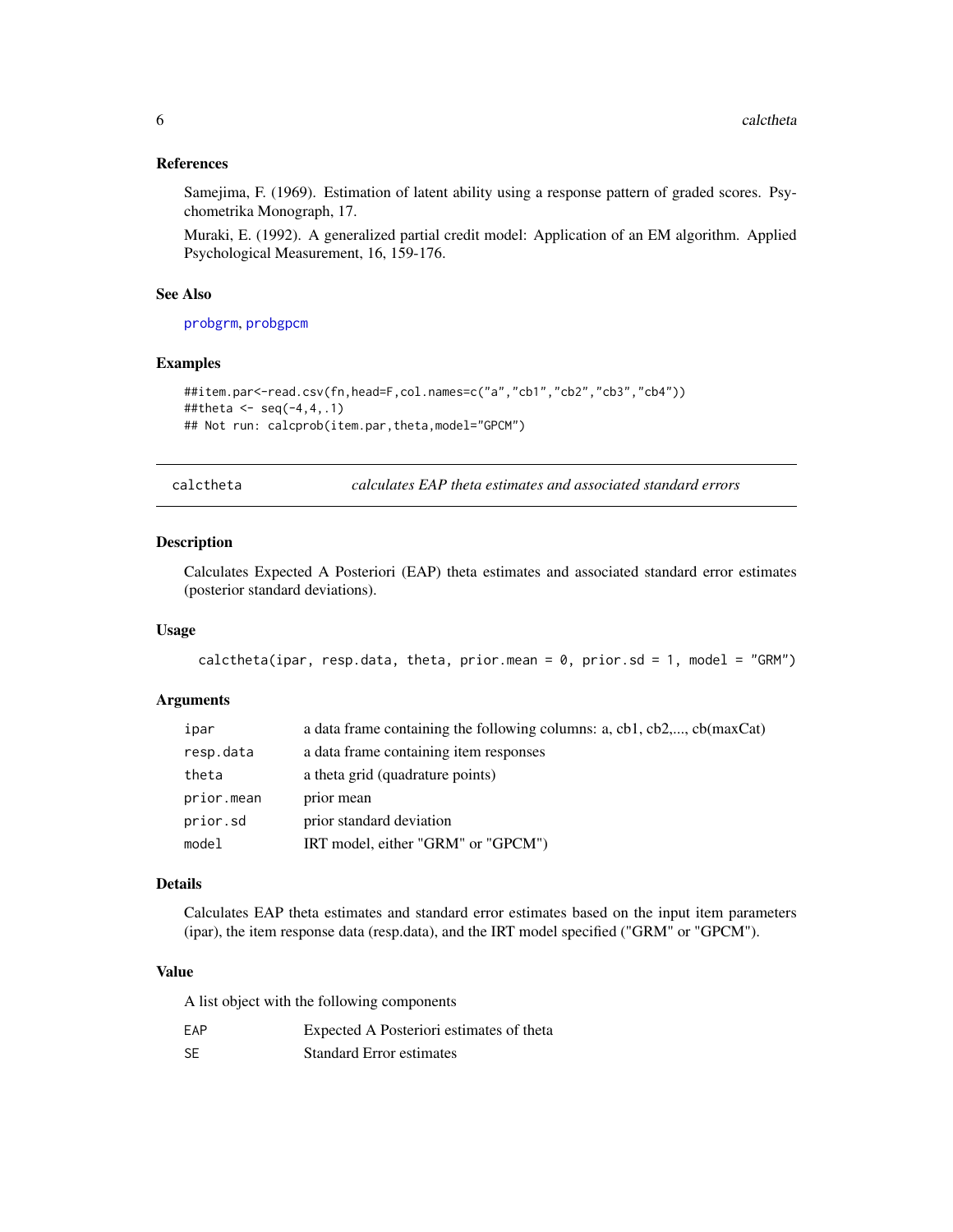#### <span id="page-6-0"></span>collapse 7

#### Note

Some missing item responses (NA) are allowed.

#### Author(s)

Seung W. Choi <choi.phd@gmail.com>

#### References

Bock, R. D. & Mislevy, R. J. (1982). Adaptive EAP Estimation of Ability in a Microcomputer Environment. Applied Psychological Measurement, 6(4), 431-444.

#### See Also

[calcprob](#page-4-1), [probgrm](#page-21-1), [probgpcm](#page-20-1)

#### Examples

## Not run: calctheta(ipar,resp.data,model="GPCM")

collapse *collapses response categories*

#### Description

Collapses response categories if cell frequencies by group are below a minimum threshold specified by minCell and returns a vector of recoded responses.

#### Usage

```
collapse(resp, group, minCell)
```
#### Arguments

| resp    | a vector of item responses     |
|---------|--------------------------------|
| group   | a vector of group designations |
| minCell | a minimum cell frequency       |

#### Details

Collapses item response categories in resp if the two-way contingency table (resp x group) has cell frequencies less than the minimum cell count threshold specified by minCell.

#### Value

a numeric vector of the same length as resp with collapsed/recoded values.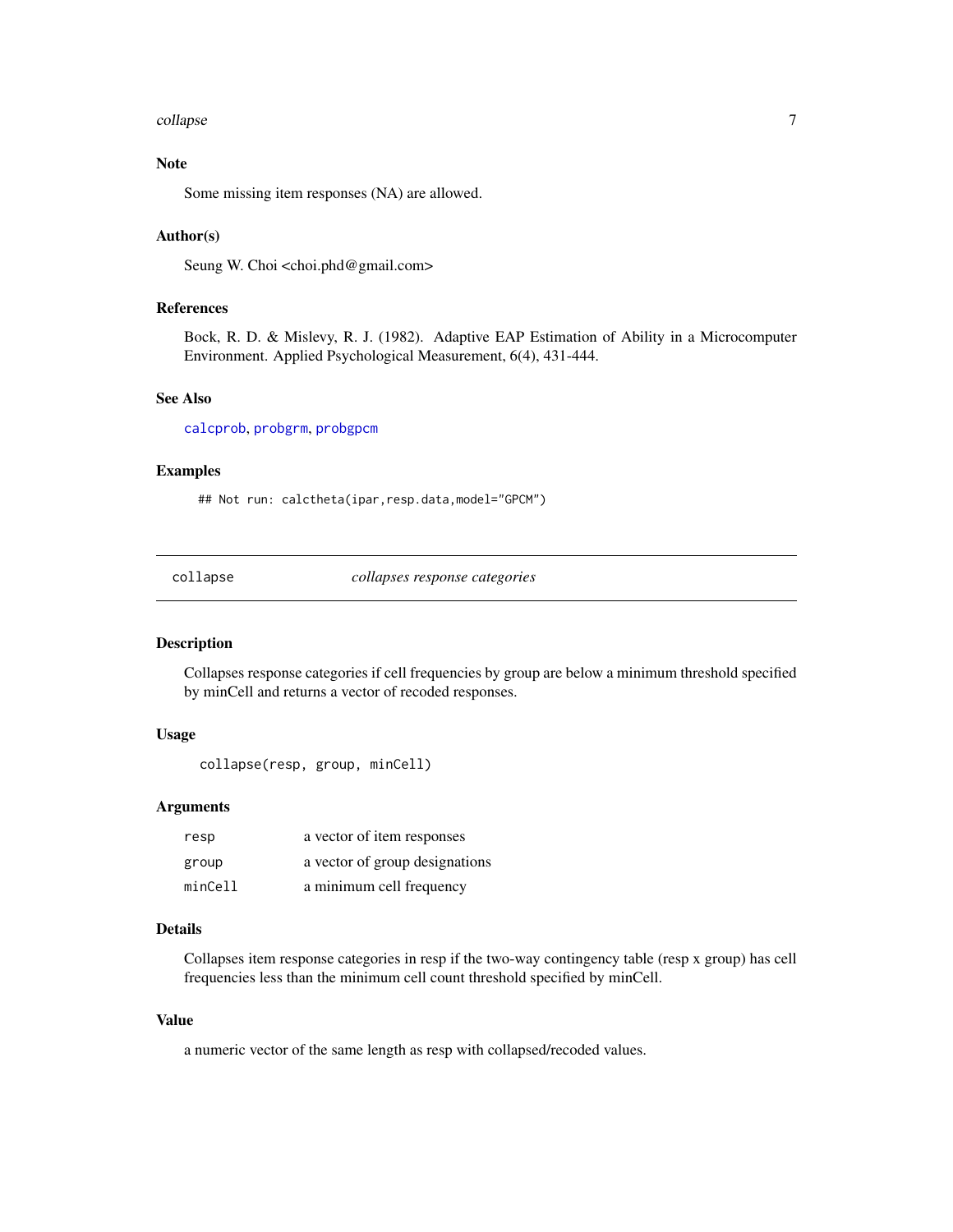#### <span id="page-7-0"></span>Author(s)

Seung W. Choi <choi.phd@gmail.com>

#### See Also

[recode](#page-22-1)

#### Examples

```
r1 \leftarrow c(1,1,2,1,1,2,2,1,2,2,1,2,2,1,1,2,1,2,2,3,3,1,2,3)gr \leftarrow c(0, 0, 0, 1, 1, 0, 1, 1, 0, 0, 1, 0, 1, 1, 0, 1, 0, 1, 0, 1, 0, 1, 0, 1)collapse(r1,gr,2) #minCell=2
## returns c(1,1,2,1,1,2,2,1,2,2,1,2,2,1,1,2,1,2,2,2,2,1,2,2)
## response categories 2 and 3 are collapsed
```
DFIT *calculates DFIT statistics*

#### Description

Calculates DFIT statistics using an object of class "lordif"

#### Usage

DFIT(obj)

#### Arguments

obj an object of class "lordif"

#### Details

Calculates DFIT statistics, including the compensatory differential item functioning (CDIF), the non-compensatory differential item functioning (NCDIF), and the differential test functioning (DTF), based on an object returned from lordif.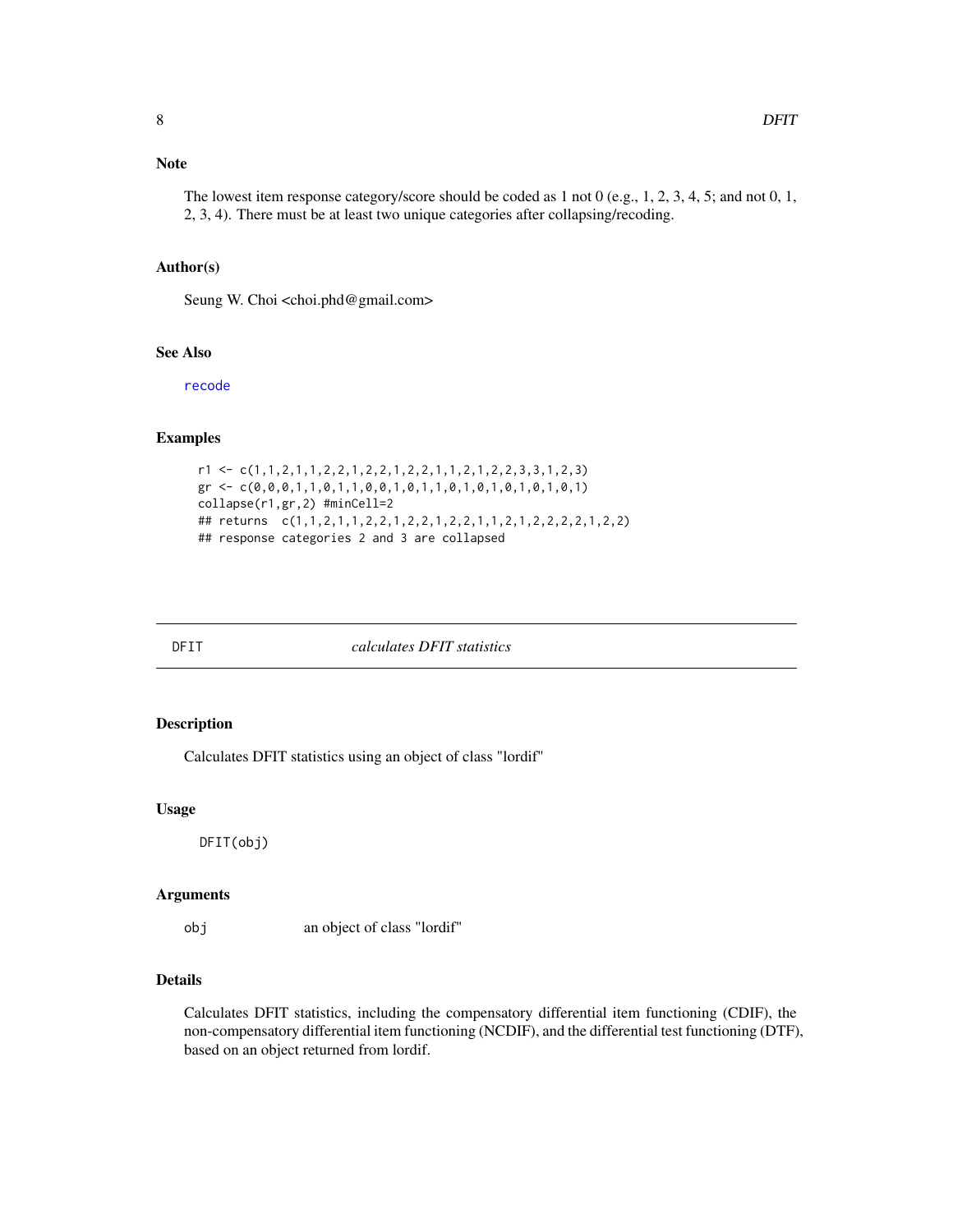#### <span id="page-8-0"></span>equate the set of the set of the set of the set of the set of the set of the set of the set of the set of the set of the set of the set of the set of the set of the set of the set of the set of the set of the set of the se

#### Value

| CDIF         | a data frame of dimension ni by $(ng-1)$ , containing compensatory differential<br>item functioning statistics for ni items and (ng-1) groups |
|--------------|-----------------------------------------------------------------------------------------------------------------------------------------------|
| <b>NCDIF</b> | a data frame containing non-compensatory differential item functioning statis-<br>tics                                                        |
| <b>DTF</b>   | the Differential Test Functioning (DTF) statistic (Raju, van der Linden, & Fleer,<br>1995)                                                    |
| ipar         | a list of item parameter estimates by group                                                                                                   |
| <b>TCC</b>   | a list of test characteristic functions by group                                                                                              |

#### Author(s)

Seung W. Choi <choi.phd@gmail.com>

#### References

Oshima, T., & Morris, S. (2008). Raju's differential functioning of items and tests (DFIT). Educational Measurement: Issues and Practice, 27, 43-50.

Raju, N. S., van der Linden, W. J., & Fleer, P. F., (1995). An IRT-based internal measure of test bias with application of differential item functioning. Applied Psychological Measurement, 19, 353-368.

#### See Also

[lordif](#page-12-1)

#### Examples

```
##load PROMIS Anxiety sample data (n=766)
## Not run: data(Anxiety)
##age : 0=younger than 65 or 1=65 or older
##run age-related DIF on all 29 items (takes about a minute)
## Not run: age.DIF <- lordif(Anxiety[paste("R",1:29,sep="")],Anxiety$age)
##run DFIT
## Not run: age.DIF.DFIT <- DFIT(age.DIF)
```
equate *performs Stocking-Lord Equating*

#### Description

Computes linear transformation constants to equate a set of GRM/GPCM item parameters to a target scale using a test characteristic curve equating procedure (Stocking & Lord, 1983)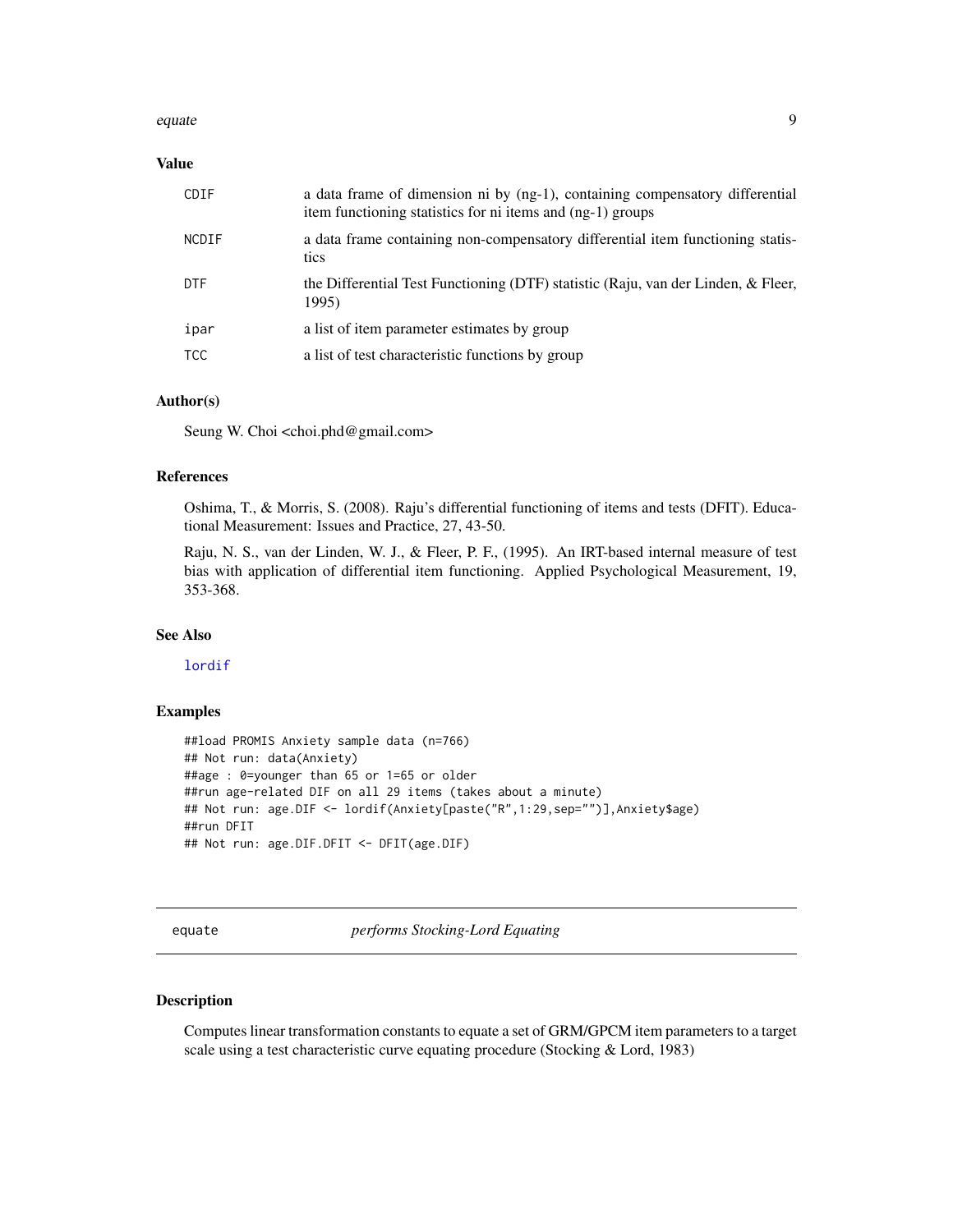#### <span id="page-9-0"></span>Usage

```
equate(ipar.to, ipar.from, theta, model = "GRM", start.AK = c(1, 0),
lower.AK = c(0.5, -2), upper.AK = c(2, 2))
```
#### Arguments

| ipar.to   | a data frame containing target item parameters in the following order: a, cb1,<br>$cb2$ , $cb(maxCat-1)$      |
|-----------|---------------------------------------------------------------------------------------------------------------|
| ipar.from | a data frame containing to-be-equated item parameters in the following order: a,<br>$cb1, cb2,, cb(maxCat-1)$ |
| theta     | a theta grid                                                                                                  |
| model     | IRT model, either "GRM" or "GPCM"                                                                             |
| start.AK  | a vector of starting values, $c(A, K)$ where A is a multiplicative constant and K is<br>an additive constant  |
| lower.AK  | a vector of lower limits, $c(A, K)$ where A is a multiplicative constant and K is<br>an additive constant     |
| upper.AK  | a vector of upper limits, $c(A, K)$ where A is a multiplicative constant and K is<br>an additive constant     |

#### Details

Computes linear transformation constants (A and K) that equate a set of item parameters (ipar.from) to the scale defined by a target item parameters (ipar.to) by minimizing the squared difference between the test characteristic curves (Stocking & Lord, 1983). The minimization is performed by the nlminb function (in stats).

#### Value

returns a vector of two elements,  $c(A, K)$  where A is a multiplicative constant and K is an additive constant

#### Note

The item parameters are assumed to be on the theta metric  $(0,1)$ . The number of category threshold parameters may differ across items but not greater than (maxCat-1).

#### Author(s)

Seung W. Choi <choi.phd@gmail.com>

#### References

Stocking, M. L. & Lord, F. M. (1983). Developing a Common Metric in Item Response Theory. Applied Psychological Measurement, 7(2), 201-210.

#### See Also

[tcc](#page-27-1)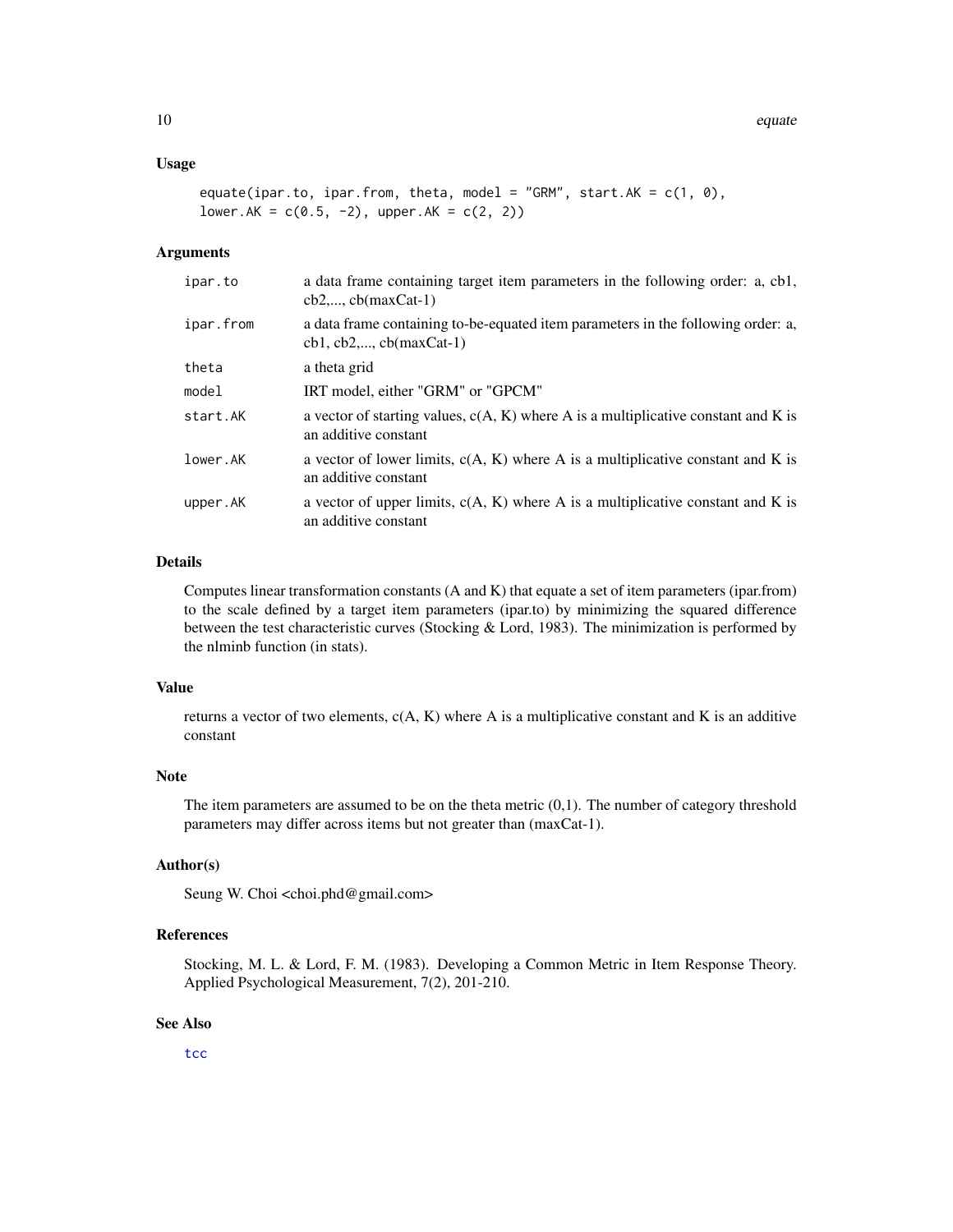#### <span id="page-10-0"></span>extract the contract of the contract of the contract of the contract of the contract of the contract of the contract of the contract of the contract of the contract of the contract of the contract of the contract of the co

#### Examples

```
##ipar.to is a data frame containing "target" item parameters
##ipar.from is a data frame containing "to-be-equated" item parameters
## Not run: AK <- equate(ipar.to,ipar.from)
#AK[1] contains the multiplicative constant
#AK[2] contains the additive constant
```
extract *extracts IRT item parameters*

#### Description

Extracts IRT item parameter estimates from an output returned from [mirt](#page-0-0)

#### Usage

```
extract(ipar)
```
#### Arguments

ipar output from the [mirt](#page-0-0) function of the mirt package

#### Details

similar to the coef function in the mirt package

#### Value

a data frame containing item parameter estimates in the order of a, cb1, cb2,..., cb(maxCat-1).

#### Author(s)

Seung W. Choi <choi.phd@gmail.com>

#### See Also

#### [lordif](#page-12-1), [mirt](#page-0-0)

#### Examples

```
##calib.sparse <- mirt(sparse.matrix,1,itemtype="gpcm")
## Not run: ipar.sparse <- extract(calib.sparse)
```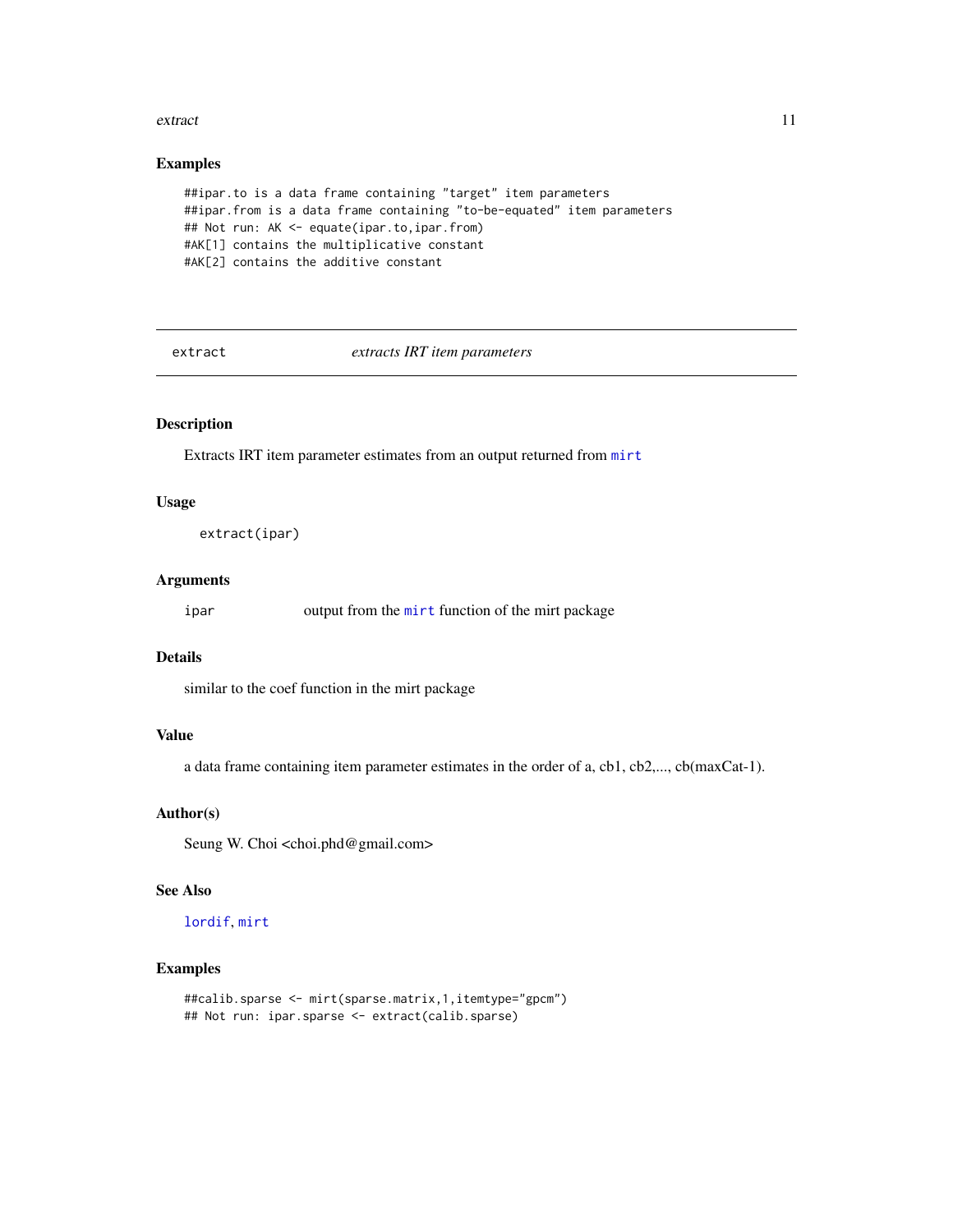<span id="page-11-0"></span>

#### Description

Determines an empirical cutoff value for statistics generated from a Monte Carlo simulation.

#### Usage

getcutoff(stat, alpha, reverse)

#### Arguments

| stat    | a vector containing statistics sampled from a Monte Carlo simulation                                      |
|---------|-----------------------------------------------------------------------------------------------------------|
| alpha   | a p-value specifying the quantile of the statistics to be determined, e.g., (alpha x<br>100)th percentile |
| reverse | if TRUE, the quantile is determined by (1-alpha)                                                          |

#### Details

Calculates the quantile value of statistics sampled from a Monte Carlo simulation. For example, when alpha = 0.1 the function determines the 1st percentile of the statistics. Conversely, if reverse is True, the function determines the 99th percentile, i.e., (1-alpha) x 100.

#### Value

returns a scalar corresponding to the quantile of the statistics determined by alpha or (1-alpha)

#### Author(s)

Seung W. Choi <choi.phd@gmail.com>

#### See Also

[montecarlo](#page-14-1), [permute](#page-16-1)

#### Examples

```
#top 1 percent
getcutoff(runif(1000),0.01,TRUE)
#bottom 1 percent
getcutoff(runif(1000),0.01,FALSE)
```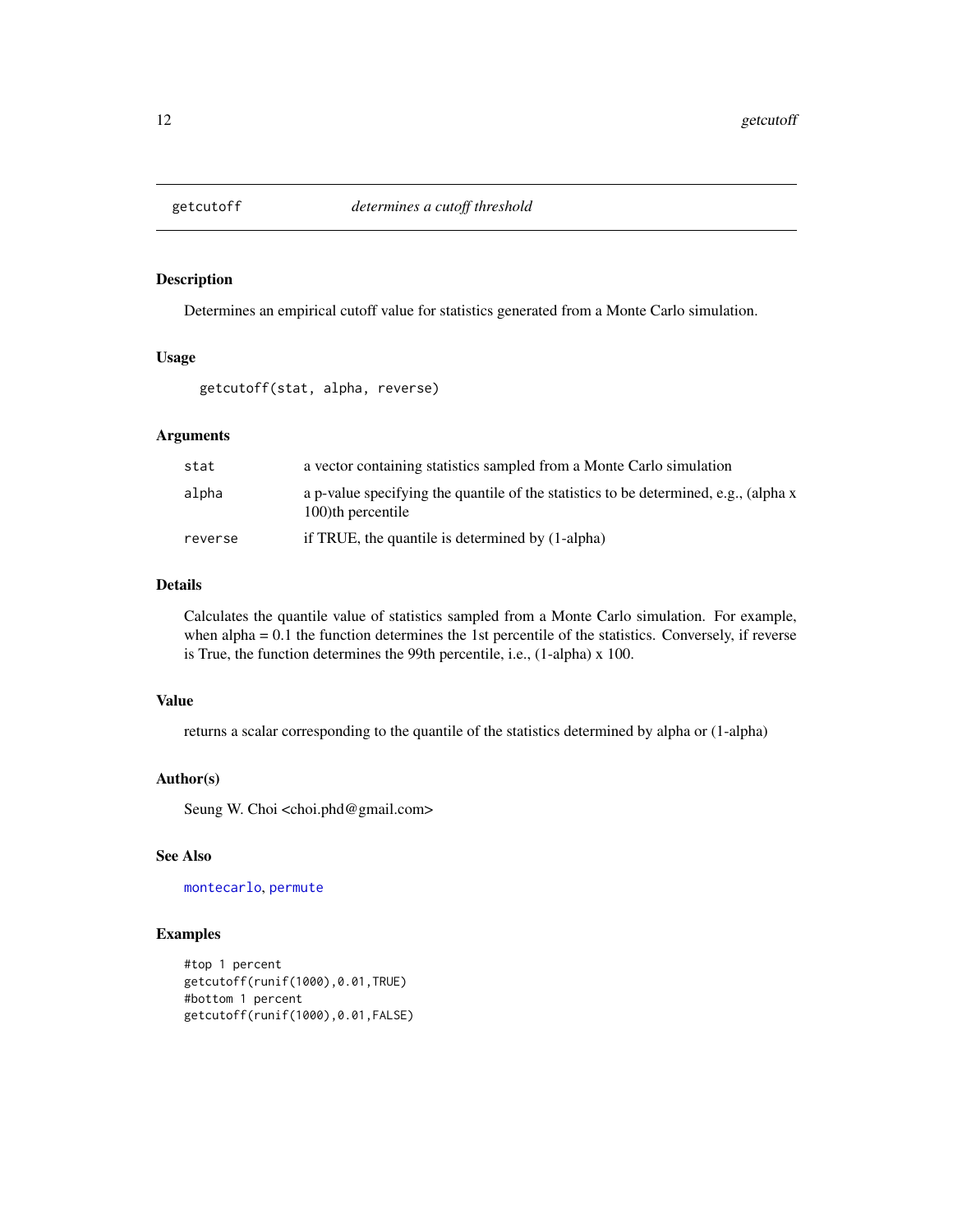<span id="page-12-1"></span><span id="page-12-0"></span>lordif *performs Logistic Ordinal Regression Differential Item Functioning using IRT*

#### Description

performs iterative hybrid ordinal logistic regression/IRT DIF

#### Usage

```
lordif(resp.data, group, selection = NULL, criterion = c("Chisqr", "R2", "Beta"),
pseudo.R2 = c("McFadden", "Nagelkerke", "CoxSnell"), alpha = 0.01, beta.change = 0.1,
R2.change = 0.02, maxIter = 10, minCell = 5, minTheta = -4, maxTheta = 4, inc = 0.1,
control = list(), model = "GRM", anchor = NULL, MonteCarlo = FALSE, nr = 100,
weights = NULL, normwt = TRUE)
```
#### Arguments

| resp.data               | data frame or matrix containing item responses                                                                                                                   |
|-------------------------|------------------------------------------------------------------------------------------------------------------------------------------------------------------|
| group                   | a vector of group designations                                                                                                                                   |
| selection               | a vector specifying a subset of items to be analyzed or NULL for all items                                                                                       |
| criterion               | criterion for flagging (i.e., "Chisqr", "R2", or "Beta")                                                                                                         |
| pseudo.R2               | pseudo R-squared measure (i.e., "McFadden", "Nagelkerke", or "CoxSnell")                                                                                         |
| alpha                   | significance level for Chi-squared criterion                                                                                                                     |
| beta.change             | proportionate change for Beta criterion                                                                                                                          |
| R <sub>2</sub> . change | R-squared change for pseudo R-squared criterion                                                                                                                  |
| maxIter                 | maximum number of iterations for purification                                                                                                                    |
| minCell                 | minimum cell frequency to avoid collapsing                                                                                                                       |
| minTheta                | minimum for theta grid                                                                                                                                           |
| maxTheta                | maximum for theta grid                                                                                                                                           |
| inc                     | increment for theta grid                                                                                                                                         |
| control                 | a list of control variables (refer to the mirt function in the mirt package)                                                                                     |
| model                   | IRT model of choice, either "GRM" or "GPCM" (default: "GRM")                                                                                                     |
| anchor                  | a vector specifying items to be used as anchors or NULL to determine anchors<br>through purification                                                             |
| MonteCarlo              | TRUE to trigger Monte Carlo simulations to determine empirical thresholds                                                                                        |
| nr                      | number of replications for Monte Carlo simulations                                                                                                               |
| weights                 | an optional vector (same length as nobs) of fractional case weights (refer to the<br>Irm function in the rms package which currently generates warning messages) |
| normwt                  | set to TRUE to scale weights so they sum to nobs                                                                                                                 |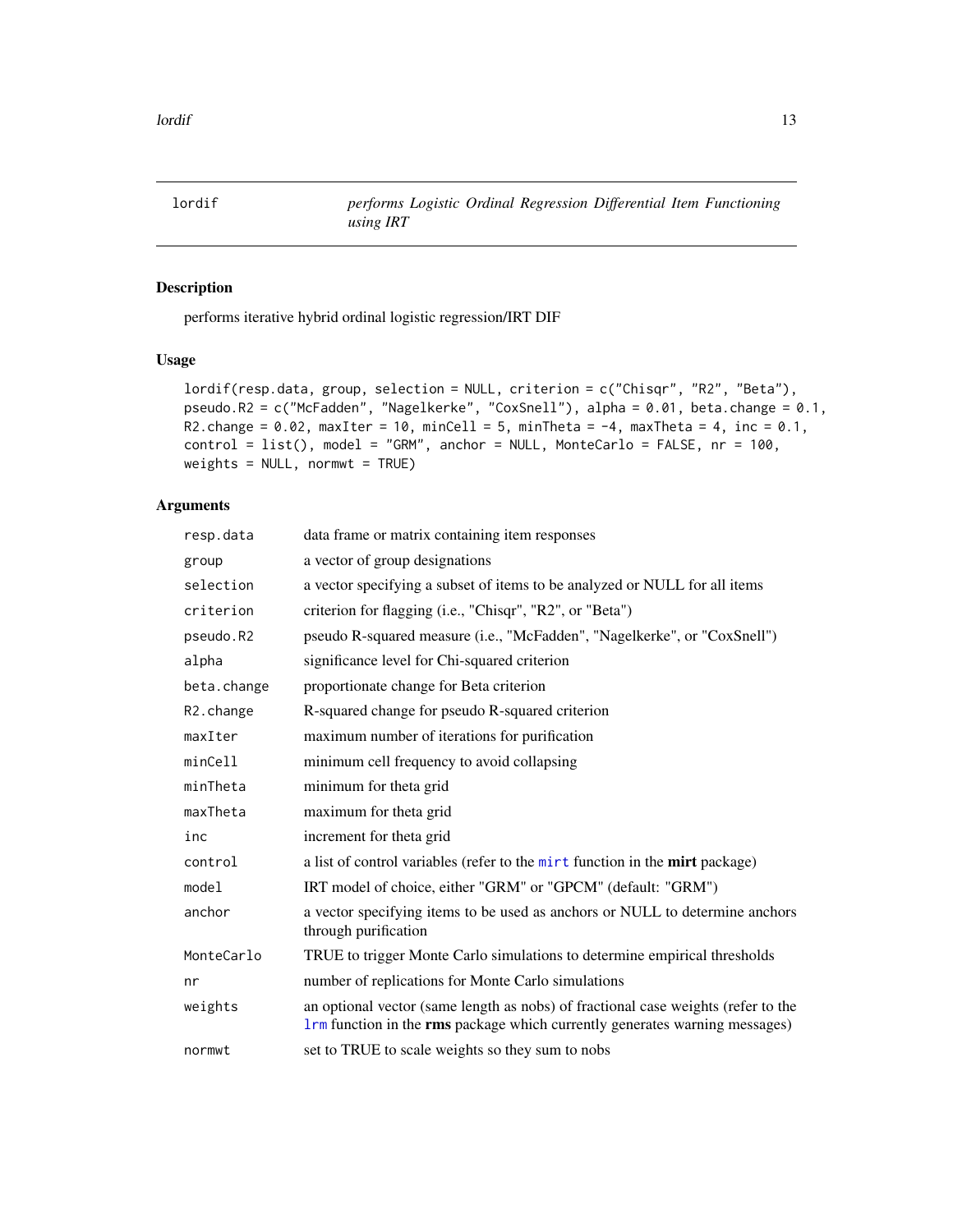#### Details

Performs an ordinal (common odds-ratio) logistic regression differential item functioning (DIF) analysis using IRT theta estimates as the conditioning variable. The graded response model (GRM) or the generalized partial credit model (GPCM) is used for IRT trait estimation. Items flagged for DIF are treated as unique items and group-specific item parameters are obtained. Non-DIF items serve as anchor items to the initial single-group calibration. The procedure runs iteratively until the same set of items is flagged over two consecutive iterations, unless anchor items are specified.

#### Value

Returns an object (list) of class "lordif" with the following components:

| call         | calling expression                                                                                  |
|--------------|-----------------------------------------------------------------------------------------------------|
| options      | options used for the run                                                                            |
| selection    | all or a subset of items analyzed                                                                   |
| stats        | matrix containing output statistics                                                                 |
| flag         | logical vector of final flags indicating whether each item is displaying DIF or<br>not              |
| recoded      | data frame containing recoded item responses                                                        |
| group        | vector of group designation values                                                                  |
| ng           | scalar for the number of groups                                                                     |
| ncat         | vector of the number of response categories for each item after collapsing/recoding                 |
| calib        | vector of theta estimates based on the overall (non-group-specific) item param-<br>eters            |
| calib.sparse | vector of theta estimates based on the DIF-free and group-specific item parame-<br>ters             |
| iteration    | scalar for the number of iterations                                                                 |
| ipar         | data frame of the overall (non-group-specific) item parameter estimates                             |
| ipar.sparse  | data frame of the group-specific item parameter estimates                                           |
| stats.raw    | matrix containing output statistics (the same components as stats above but<br>based on raw scores) |
| meanraw      | vector containing mean raw scores                                                                   |
| flag.raw     | logical vector of final DIF flags based on raw scores                                               |
| DFIT         | place-holder for DFIT analysis output                                                               |
| anchor       | vector of items used as anchors                                                                     |
| MonteCarlo   | place-holder for Monte Carlo analysis output                                                        |

#### Note

requires the mirt and rms packages

#### Author(s)

Seung W. Choi <choi.phd@gmail.com>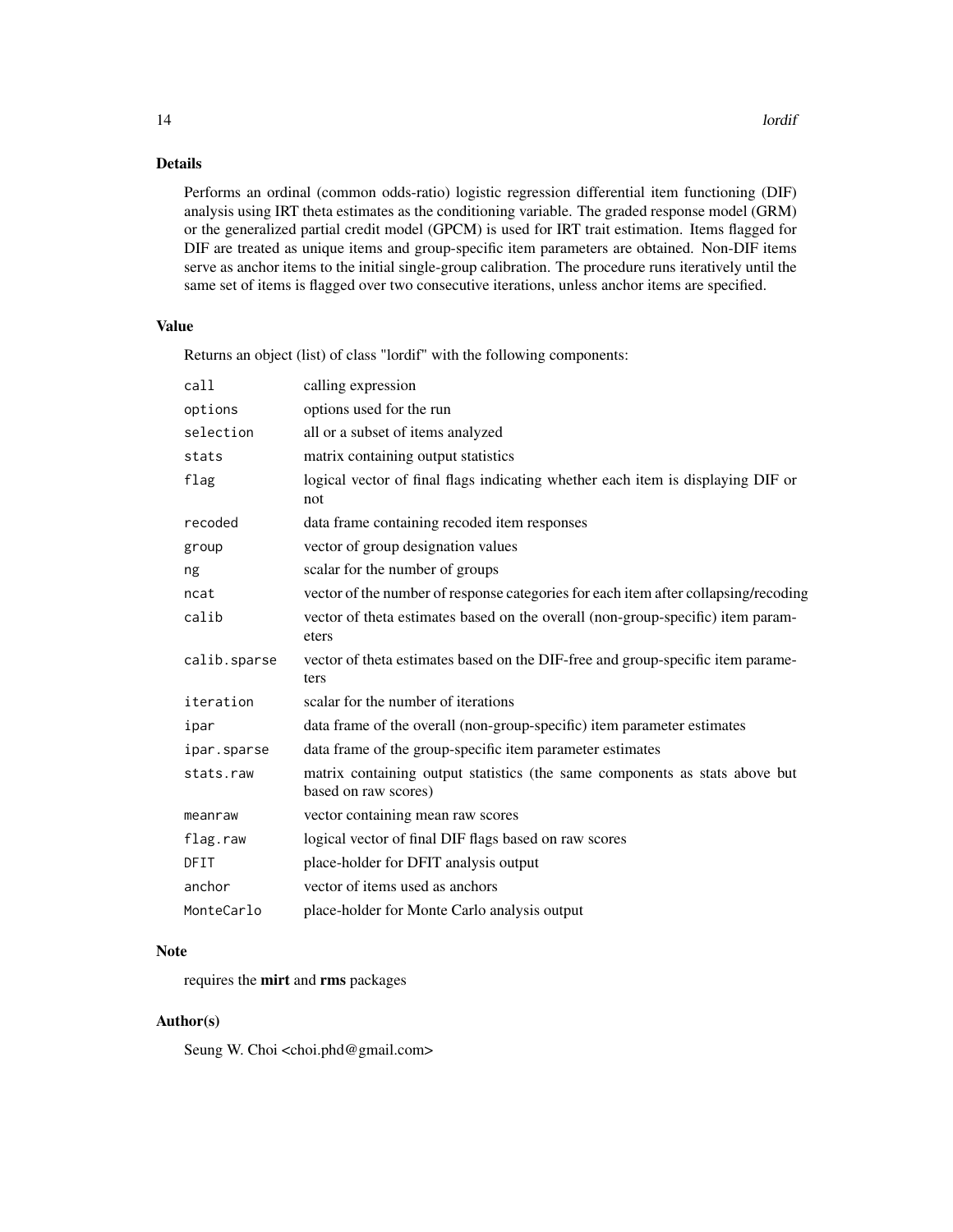#### <span id="page-14-0"></span>montecarlo totale anno 15

#### References

Choi, S. W., Gibbons, L. E., Crane, P. K. (2011). lordif: An R Package for Detecting Differential Item Functioning Using Iterative Hybrid Ordinal Logistic Regression/Item Response Theory and Monte Carlo Simulations. Journal of Statistical Software, 39(8), 1-30. URL http://www.jstatsoft.org/v39/i08/.

Crane, P. K., Gibbons, L. E., Jolley, L., and van Belle, G. (2006). Differential item functioning analysis with ordinal logistic regression techniques: DIF detect and difwithpar. Medical Care, 44(11 Suppl 3), S115-S123.

#### See Also

[rundif](#page-23-1)

#### Examples

```
## Not run: data(Anxiety)
## Not run: resp.data <- Anxiety[paste("R",1:29,sep="")]
## Not run: age <- Anxiety$age
## Not run: age.DIF <- lordif(resp.data,age,model="GPCM",anchor=c(1:5,7,8,10,12:17,19:23,25:29))
## Not run: print(age.DIF)
```
<span id="page-14-1"></span>montecarlo *performs Monte Carlo simulations to generate empirical distributions*

#### Description

performs Monte Carlo simulations under no-DIF conditions to generate empirical distributions of statistics

#### Usage

montecarlo(obj, alpha = 0.01, nr = 100)

#### Arguments

| obi   | an object returned from <b>lordif</b>  |
|-------|----------------------------------------|
| alpha | desired significance level (e.g., .01) |
| nr    | number of replications                 |

#### Details

Simulated datasets are generated under no-DIF conditions and have the same dimensions as the empirical dataset. Group n-sizes and differences (impact) in theta estimates are preserved in the simulated datasets. Returns empirical distributions and thresholds for various statistics and effect size measures.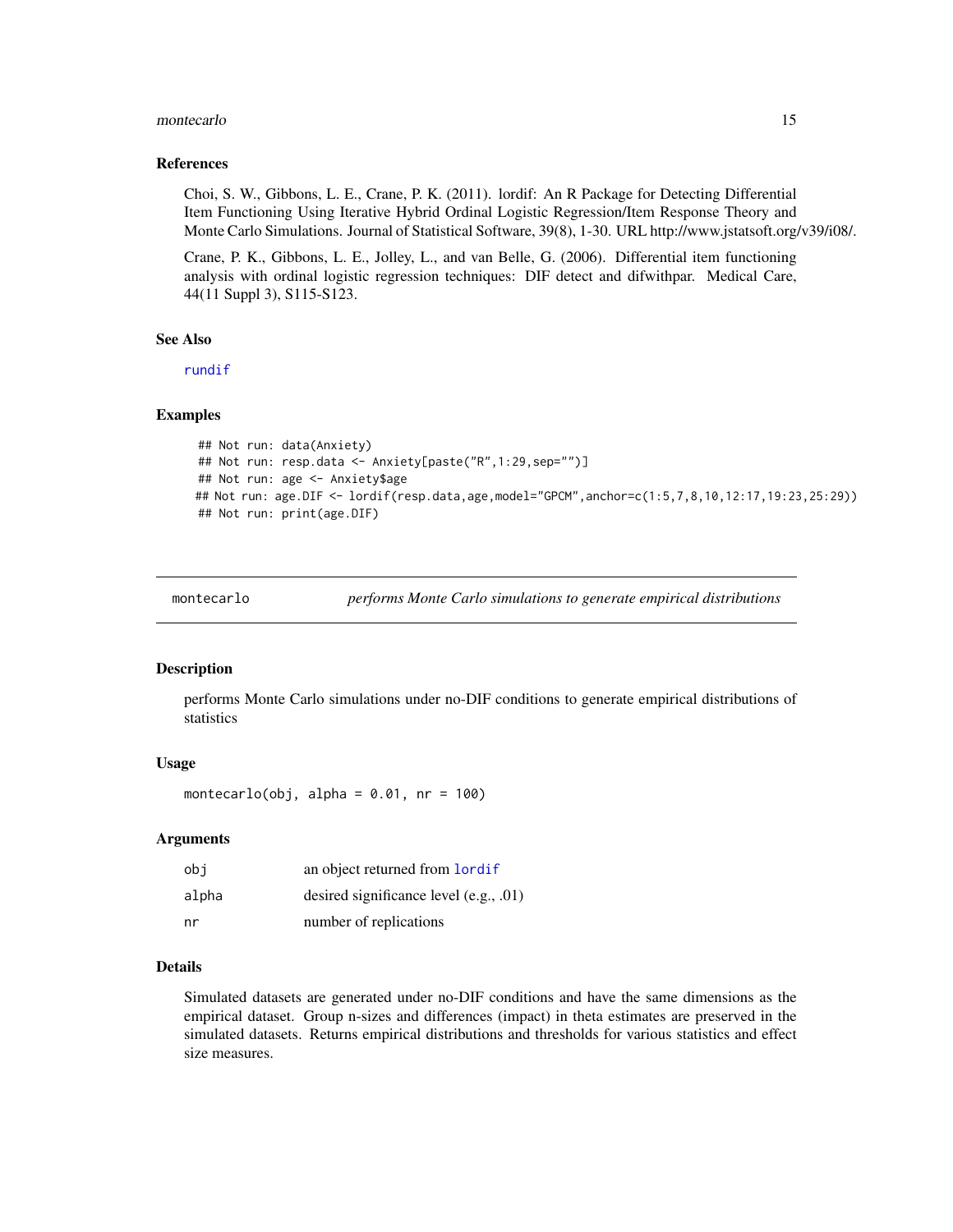### Value

Returns an object (list) of class "lordif.MC" with the following components:

| call                | calling expression                                                  |  |
|---------------------|---------------------------------------------------------------------|--|
| chi12               | prob associated with the LR Chi-square test comparing Model 1 vs. 2 |  |
| chi13               | prob associated with the LR Chi-square test comparing Model 1 vs. 3 |  |
| chi23               | prob associated with the LR Chi-square test comparing Model 2 vs. 3 |  |
| pseudo12.CoxSnell   |                                                                     |  |
|                     | Cox & Snell pseudo R-square change from Model 1 to 2                |  |
| pseudo13.CoxSnell   |                                                                     |  |
|                     | Cox & Snell pseudo R-square change from Model 1 to 3                |  |
| pseudo23.CoxSnell   |                                                                     |  |
|                     | Cox & Snell pseudo R-square change from Model 2 to 3                |  |
| pseudo12.Nagelkerke |                                                                     |  |
|                     | Nagelkerke pseudo R-square change from Model 1 to 2                 |  |
| pseudo13.Nagelkerke |                                                                     |  |
|                     | Nagelkerke pseudo R-square change from Model 1 to 3                 |  |
| pseudo23.Nagelkerke |                                                                     |  |
|                     | Nagelkerke pseudo R-square change from Model 2 to 3                 |  |
| pseudo12.McFadden   |                                                                     |  |
|                     | McFadden pseudo R-square change from Model 1 to 2                   |  |
| pseudo13.McFadden   |                                                                     |  |
|                     | McFadden pseudo R-square change from Model 1 to 3                   |  |
| pseudo23.McFadden   |                                                                     |  |
|                     | McFadden pseudo R-square change from Model 2 to 3                   |  |
| beta12              | proportional beta change from Model 1 to 2                          |  |
| alpha               | significance level                                                  |  |
| nr                  | number of replications                                              |  |
| cutoff              | thresholds for the statistics                                       |  |

#### Note

nr must be a large integer (e.g., 500) to generate smooth distributions.

#### Author(s)

Seung W. Choi <choi.phd@gmail.com>

#### References

Choi, S. W., Gibbons, L. E., Crane, P. K. (2011). lordif: An R Package for Detecting Differential Item Functioning Using Iterative Hybrid Ordinal Logistic Regression/Item Response Theory and Monte Carlo Simulations. Journal of Statistical Software, 39(8), 1-30. URL http://www.jstatsoft.org/v39/i08/.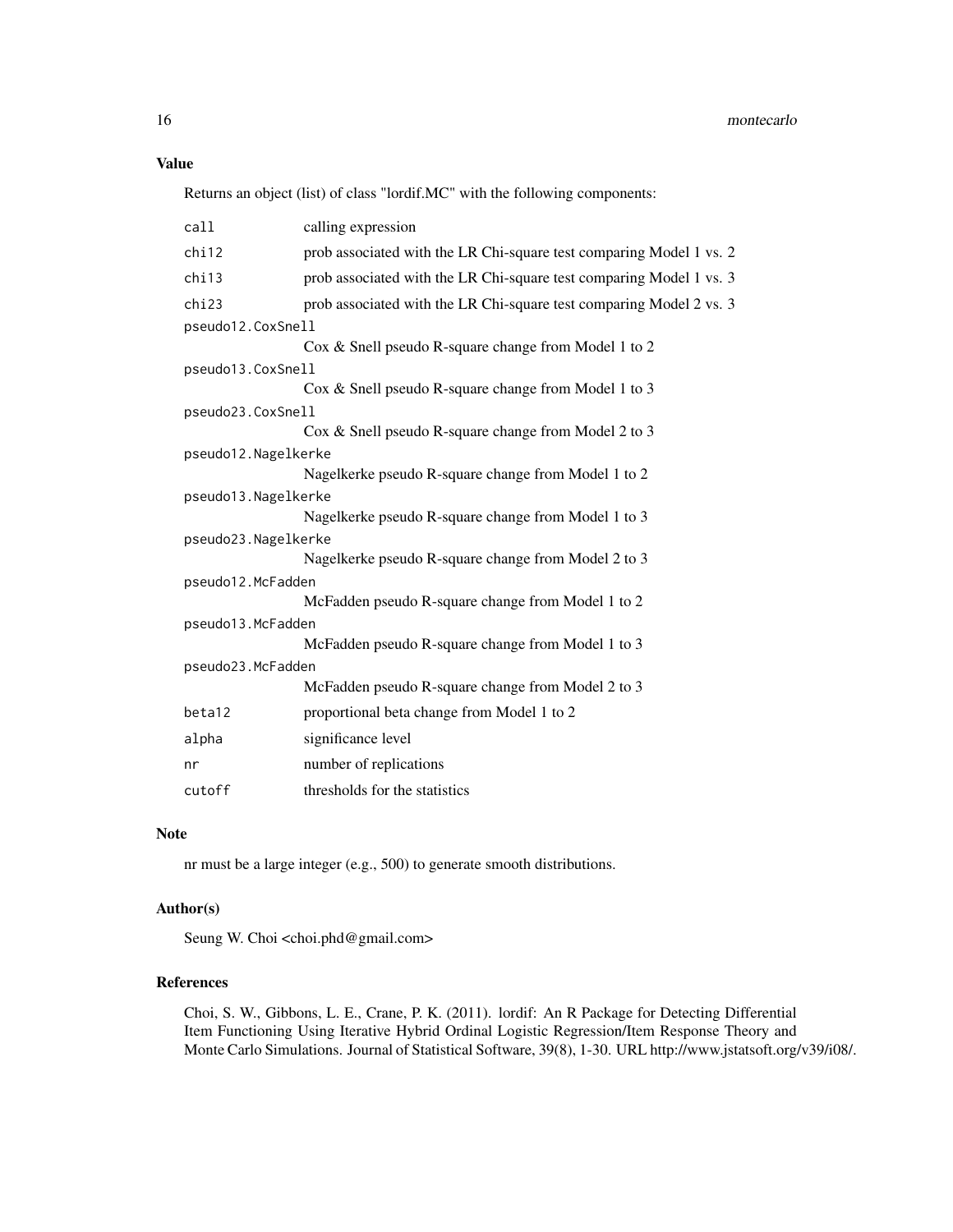#### <span id="page-16-0"></span>permute that the contract of the contract of the contract of the contract of the contract of the contract of the contract of the contract of the contract of the contract of the contract of the contract of the contract of t

#### See Also

[permute](#page-16-1), [lordif](#page-12-1)

#### Examples

```
##load PROMIS Anxiety sample data (n=766)
## Not run: data(Anxiety)
##age : 0=younger than 65 or 1=65 or older
##run age-related DIF on all 29 items (takes about a minute)
## Not run: age.DIF <- lordif(Anxiety[paste("R",1:29,sep="")],Anxiety$age)
##the following takes several minutes
## Not run: age.DIF.MC <- montecarlo(age.DIF,alpha=0.01,nr=100)
```
<span id="page-16-1"></span>permute *performs permutation test for empirical cutoff thresholds*

#### Description

performs permutation tests under no-DIF conditions to generate empirical distributions of DIF statistics

#### Usage

permute(obj, alpha =  $0.01$ , nr = 100)

#### Arguments

| obi   | an object returned from lordif         |
|-------|----------------------------------------|
| alpha | desired significance level (e.g., .01) |
| nr    | number of replications                 |

#### Details

The vector of group designations is randomly shuffled nr times to estimate the sampling distribution of the statistics when the null hypothesis is true. Returns empirical distributions and thresholds for various statistics and effect size measures.

#### Value

Returns an object (list) of class "lordif.MC" with the following components:

| call              | calling expression                                                                                                                                                                                                                                                                                                                            |
|-------------------|-----------------------------------------------------------------------------------------------------------------------------------------------------------------------------------------------------------------------------------------------------------------------------------------------------------------------------------------------|
| chi12             | prob associated with the LR Chi-square test comparing Model 1 vs. 2                                                                                                                                                                                                                                                                           |
| chi13             | prob associated with the LR Chi-square test comparing Model 1 vs. 3                                                                                                                                                                                                                                                                           |
| chi23             | prob associated with the LR Chi-square test comparing Model 2 vs. 3                                                                                                                                                                                                                                                                           |
| pseudo12.CoxSnell |                                                                                                                                                                                                                                                                                                                                               |
|                   | $C_0$ $\mathbb{R}$ $\mathbb{C}_{0}$ $\mathbb{R}$ $\mathbb{C}_{0}$ $\mathbb{R}$ $\mathbb{C}_{1}$ $\mathbb{C}_{0}$ $\mathbb{C}_{1}$ $\mathbb{C}_{0}$ $\mathbb{C}_{1}$ $\mathbb{C}_{0}$ $\mathbb{C}_{1}$ $\mathbb{C}_{0}$ $\mathbb{C}_{1}$ $\mathbb{C}_{1}$ $\mathbb{C}_{1}$ $\mathbb{C}_{1}$ $\mathbb{C}_{1}$ $\mathbb{C}_{1}$ $\mathbb{C}_{1}$ |

Cox & Snell pseudo R-square change from Model 1 to 2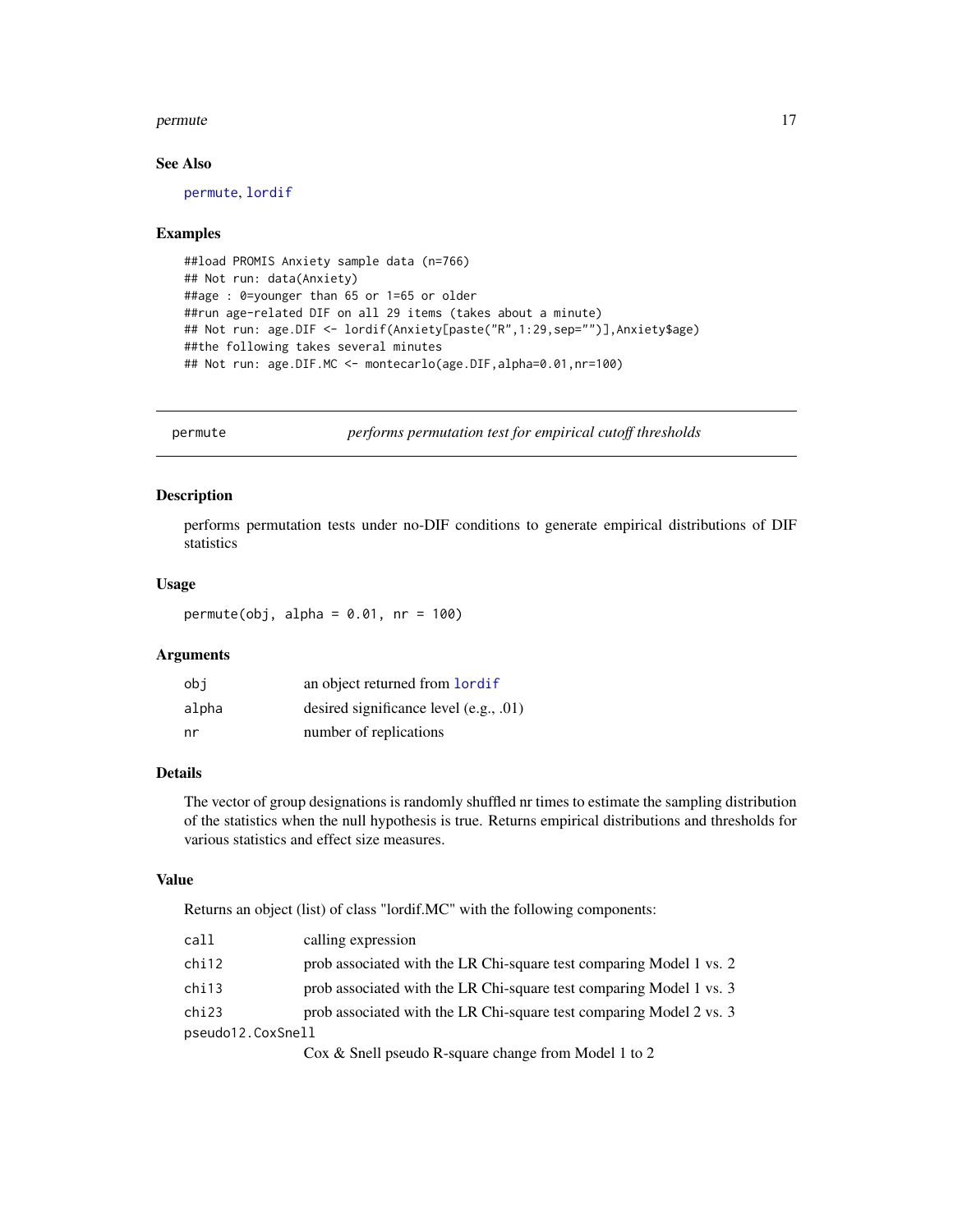#### <span id="page-17-0"></span>18 permute

| pseudo13.CoxSnell   |                                                      |  |
|---------------------|------------------------------------------------------|--|
|                     | Cox & Snell pseudo R-square change from Model 1 to 3 |  |
| pseudo23.CoxSnell   |                                                      |  |
|                     | Cox & Snell pseudo R-square change from Model 2 to 3 |  |
| pseudo12.Nagelkerke |                                                      |  |
|                     | Nagelkerke pseudo R-square change from Model 1 to 2  |  |
| pseudo13.Nagelkerke |                                                      |  |
|                     | Nagelkerke pseudo R-square change from Model 1 to 3  |  |
| pseudo23.Nagelkerke |                                                      |  |
|                     | Nagelkerke pseudo R-square change from Model 2 to 3  |  |
| pseudo12.McFadden   |                                                      |  |
|                     | McFadden pseudo R-square change from Model 1 to 2    |  |
| pseudo13.McFadden   |                                                      |  |
|                     | McFadden pseudo R-square change from Model 1 to 3    |  |
| pseudo23.McFadden   |                                                      |  |
|                     | McFadden pseudo R-square change from Model 2 to 3    |  |
| beta12              | proportional beta change from Model 1 to 2           |  |
| alpha               | significance level                                   |  |
| nr                  | number of replications                               |  |
| cutoff              | thresholds for the statistics                        |  |

#### Note

nr must be a large integer (e.g., 500) for smooth distributions.

#### Author(s)

Seung W. Choi <choi.phd@gmail.com>

#### References

Choi, S. W., Gibbons, L. E., Crane, P. K. (2011). lordif: An R Package for Detecting Differential Item Functioning Using Iterative Hybrid Ordinal Logistic Regression/Item Response Theory and Monte Carlo Simulations. Journal of Statistical Software, 39(8), 1-30. URL http://www.jstatsoft.org/v39/i08/.

#### See Also

[montecarlo](#page-14-1), [lordif](#page-12-1)

#### Examples

```
##load PROMIS Anxiety sample data (n=766)
## Not run: data(Anxiety)
##age : 0=younger than 65 or 1=65 or older
##run age-related DIF on all 29 items (takes about a minute)
## Not run: age.DIF <- lordif(Anxiety[paste("R",1:29,sep="")],Anxiety$age)
##the following takes several minutes
## Not run: age.DIF.MC <- permute(age.DIF,alpha=0.01,nr=100)
```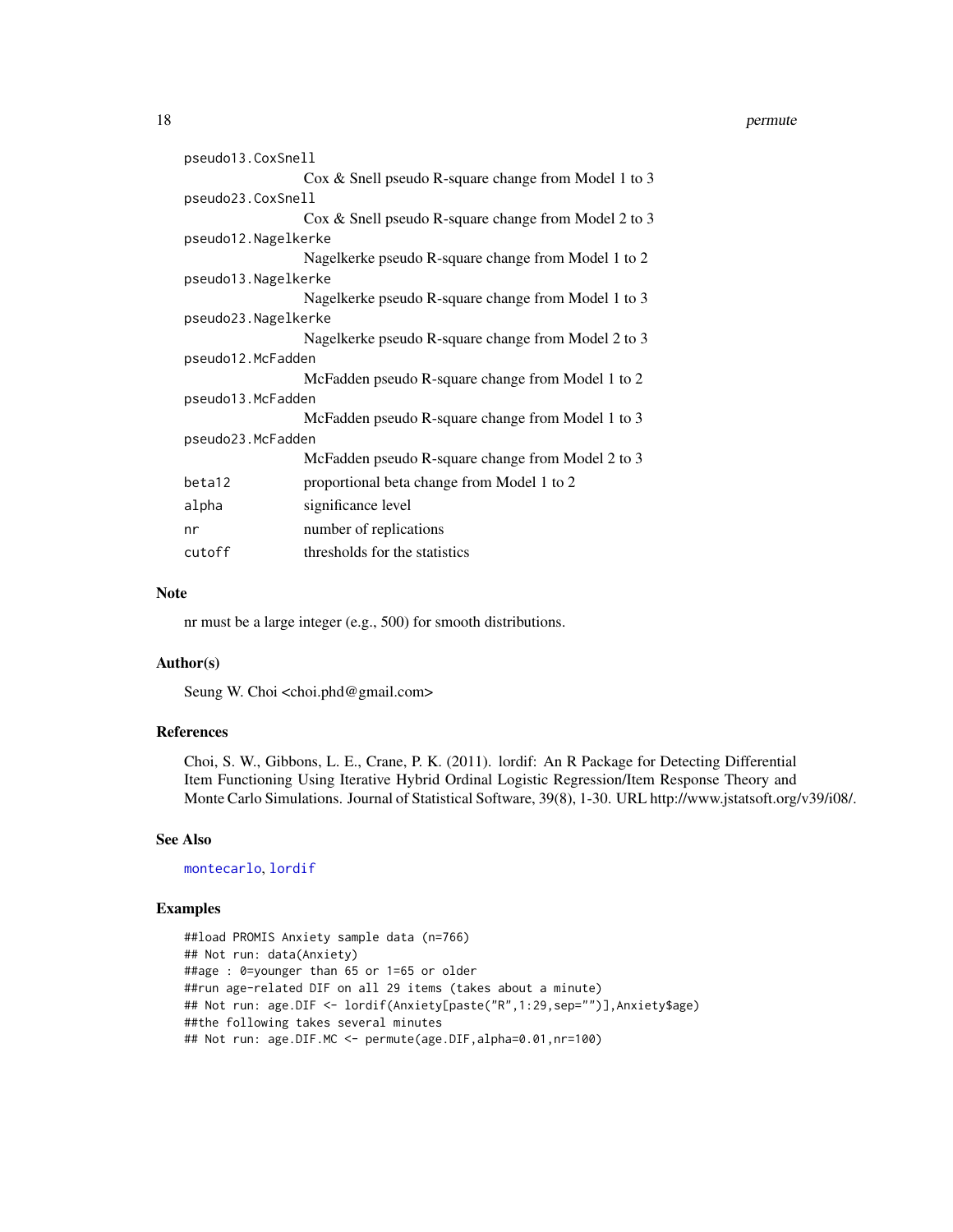<span id="page-18-0"></span>

#### Description

plots diagnostic graphs for items flagged for DIF

#### Usage

```
## S3 method for class 'lordif'
plot(x, labels = c("Reference", "Focal"), width = 7, height = 7, ...)
```
#### Arguments

| $\times$ | output from lordif                                    |
|----------|-------------------------------------------------------|
| labels   | labels for group levels, e.g., c("Male","Female")     |
| width    | width of the canvas of the plotting device in inches  |
| height   | height of the canvas of the plotting device in inches |
|          | extra graphical parameters                            |

#### Details

Generates the following graphs IF there is one or more DIF items: 1. Trait Distributions - density graphs for groups 2. Item True Score Functions - true score functions by theta for groups 3. Differences in Item True Score Functions - unsigned differences 4. Item Response Functions - item response function for groups 5. Impact (Weighted by Density) - unsigned differences weighted by theta distributions for the focal group 6. Comparison of TCCs by group based on all items and DIF items 7. Impact on Theta Estimates - theta estimates by group before and after accounting for DIF

Graphs 2-5 are generated for each DIF item Graphs 1, 6 and 7 are generated for the whole analysis

#### Value

Returns no object.

#### Note

Produces graphs only if x contains DIF items. No graphs if no DIF items are present.

#### Author(s)

Seung W. Choi <choi.phd@gmail.com>

### References

Choi, S. W., Gibbons, L. E., Crane, P. K. (2011). lordif: An R Package for Detecting Differential Item Functioning Using Iterative Hybrid Ordinal Logistic Regression/Item Response Theory and Monte Carlo Simulations. Journal of Statistical Software, 39(8), 1-30. URL http://www.jstatsoft.org/v39/i08/.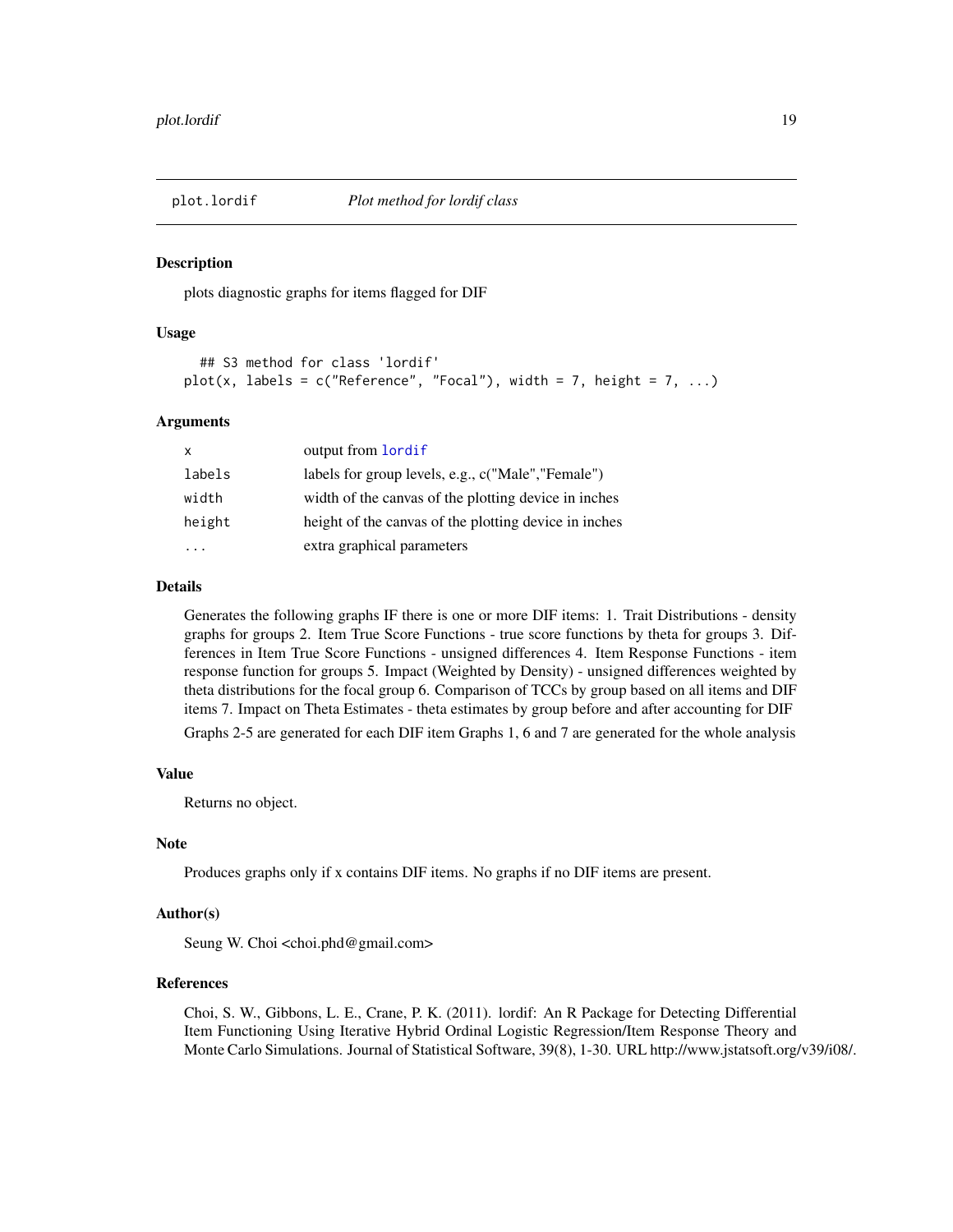#### See Also

[lordif](#page-12-1)

#### Examples

```
##run lordif first
## Not run: age.dif <- lordif(Anxiety[paste("R",1:29,sep="")],Anxiety$age)
## Not run: plot(age.dif,labels=c("Younger","Older"),width=8,height=7,cex=0.8,lwd=1)
```
plot.lordif.MC *Plot method for Monte Carlo simulation output*

#### Description

Produces plots for Monte Carlo output

#### Usage

```
## S3 method for class 'lordif.MC'
plot(x, mfrow = c(3, 1), width = 7, height = 7, ...)
```
#### Arguments

| $\mathsf{x}$ | an object of class lordif.MC returned from montecarlo    |
|--------------|----------------------------------------------------------|
| mfrow        | number of rows and columns per page for multi-fane plots |
| width        | width of the canvas of the plotting device in inches     |
| height       | height of the canvas of the plotting device in inches    |
|              | extra graphical parameters                               |

#### Details

Generates the following graphs: 1. thresholds for Chi-square probability for Model 1 vs. 2 2. thresholds for Chi-square probability for Model 1 vs. 3 3. thresholds for Chi-square probability for Model 2 vs. 3 4. pseudo R-square change from Model 1 to 2 5. pseudo R-square change from Model 1 to 3 6. pseudo R-square change from Model 2 to 3 7. proportional beta change from Model 1 to 2

#### Value

Returns no object.

#### Note

x is an object of class lordif.MC returned from [montecarlo](#page-14-1)

<span id="page-19-0"></span>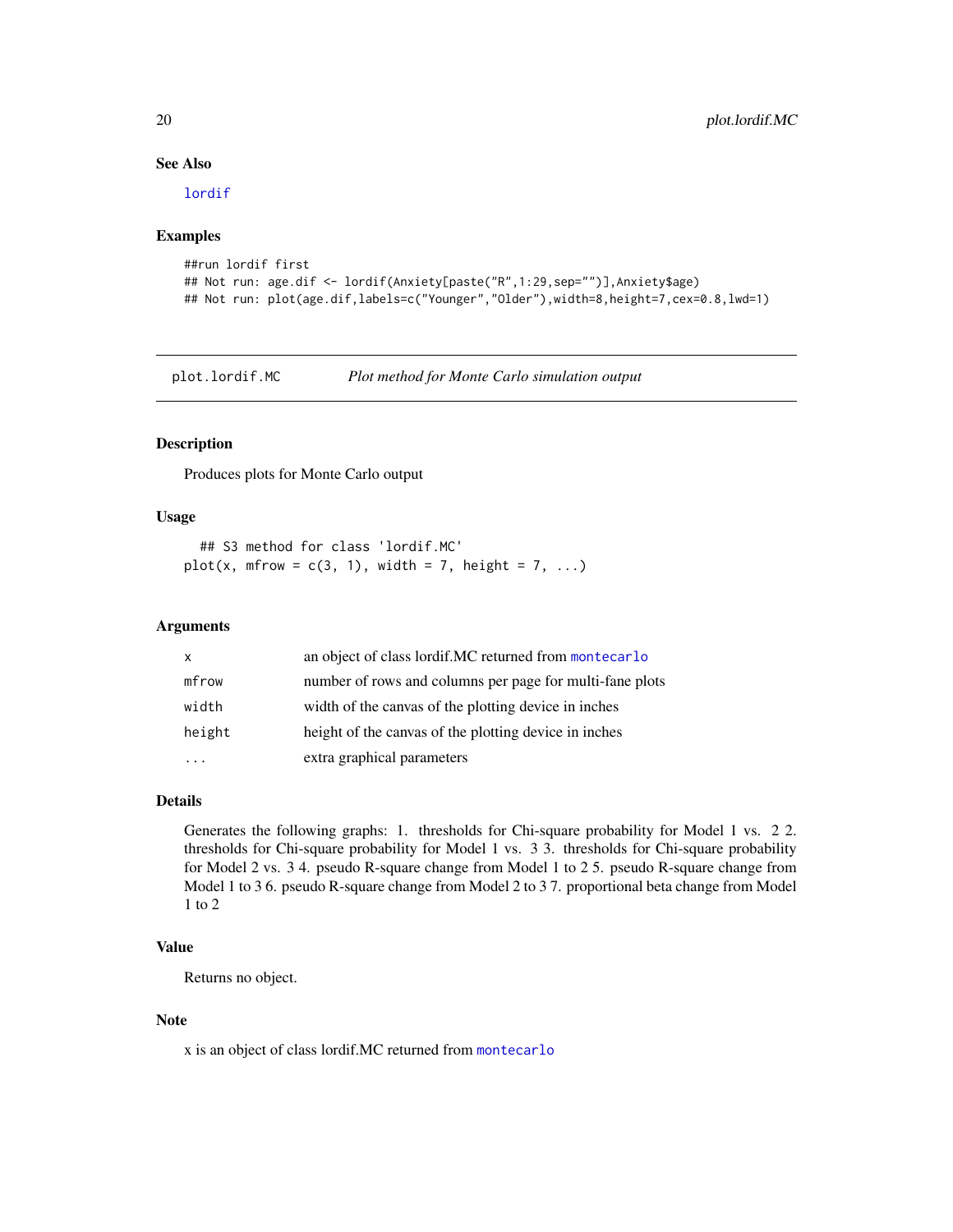#### <span id="page-20-0"></span>probgpcm 21

#### Author(s)

Seung W. Choi <choi.phd@gmail.com>

#### References

Choi, S. W., Gibbons, L. E., Crane, P. K. (2011). lordif: An R Package for Detecting Differential Item Functioning Using Iterative Hybrid Ordinal Logistic Regression/Item Response Theory and Monte Carlo Simulations. Journal of Statistical Software, 39(8), 1-30. URL http://www.jstatsoft.org/v39/i08/.

#### See Also

[lordif](#page-12-1), [montecarlo](#page-14-1), [permute](#page-16-1)

#### Examples

```
## s3 plot method for class 'lordif.MC':
## Not run: age.dif <- lordif(Anxiety[paste("R",1:29,sep="")],Anxiety$age)
## Not run: age.dif.MC <- montecarlo(age.dif,alpha=.05,nr=500)
## Not run: plot(age.dif.MC,mfrow=c(1,1),width=8,height=7)
```
<span id="page-20-1"></span>probgpcm *calculates item response probabilities according to GPCM*

#### Description

Calculates a matrix of item response probabilities over a grid of theta values for an item

#### Usage

```
probgpcm(theta, a, cb)
```
#### Arguments

| theta | a vector of theta values (e.g., quadrature points) |
|-------|----------------------------------------------------|
| a     | a slope parameter value                            |
| cb    | a vector of category threshold values              |

#### Details

The Generalized Partial Credit Model (Muraki, 1992) is assumed.

#### Value

Returns a matrix of item response probabilities. The first dimension corresponds to the length of theta.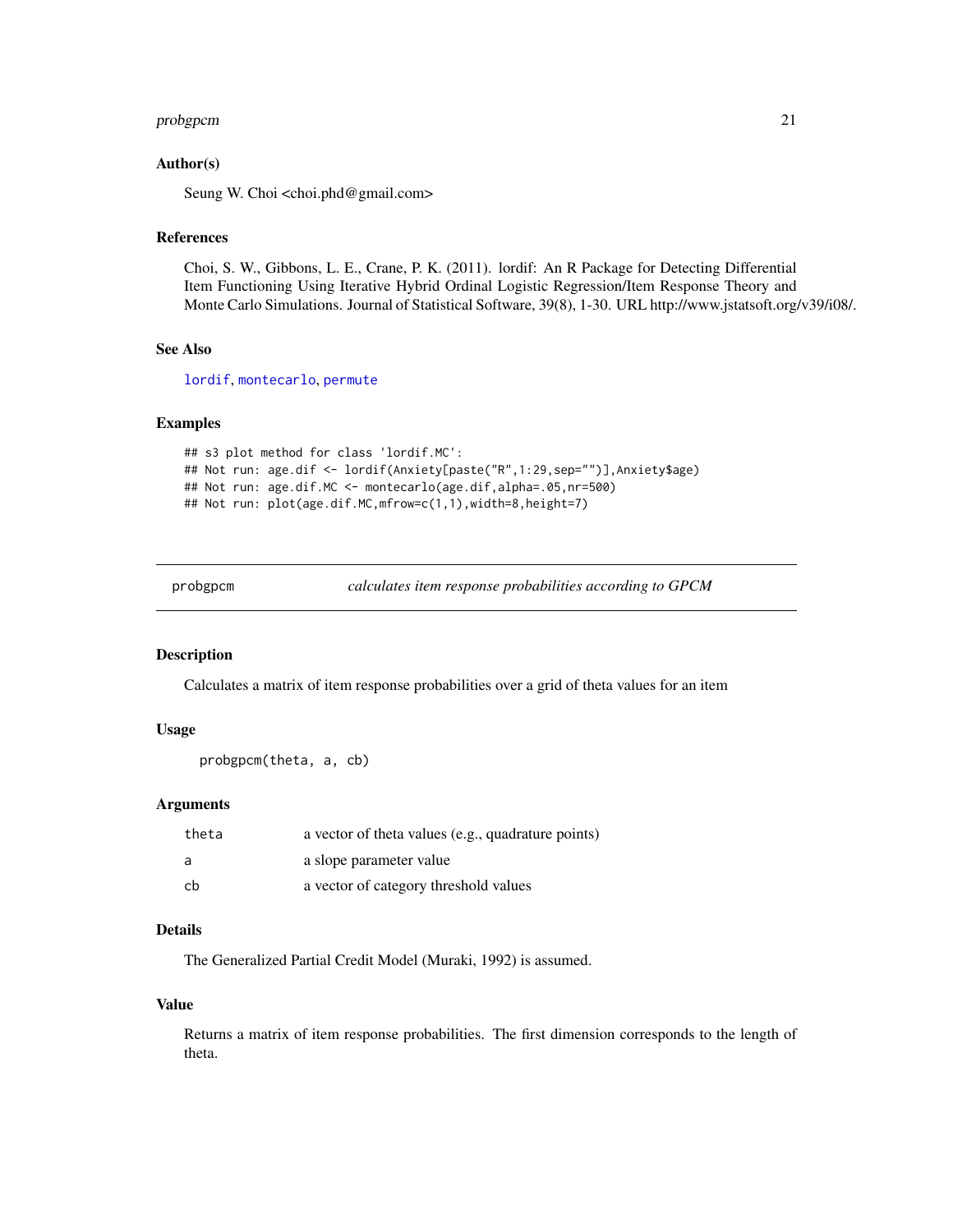#### <span id="page-21-0"></span>Author(s)

Seung W. Choi <choi.phd@gmail.com>

#### References

Muraki, E. (1992). A generalized partial credit model: Application of an EM algorithm. Applied Psychological Measurement, 16, 159-176.

#### See Also

[calcprob](#page-4-1), [probgrm](#page-21-1)

#### Examples

probgrm(seq(-4,4,.1), 1.5, c(-1.2,0.5,1.5))

<span id="page-21-1"></span>probgrm *calculates item response probabilities according to GRM*

#### Description

Calculates a matrix of item response probabilities over a grid of theta values for an item

#### Usage

probgrm(theta, a, cb)

#### Arguments

| theta | a vector of theta values (e.g., quadrature points) |
|-------|----------------------------------------------------|
| a     | a slope parameter value                            |
| -cb   | a vector of category threshold values              |

#### Details

The Graded Response Model (Samejima, 1969) is assumed.

#### Value

Returns a matrix of item response probabilities. The first dimension corresponds to the length of theta.

#### Author(s)

Seung W. Choi <choi.phd@gmail.com>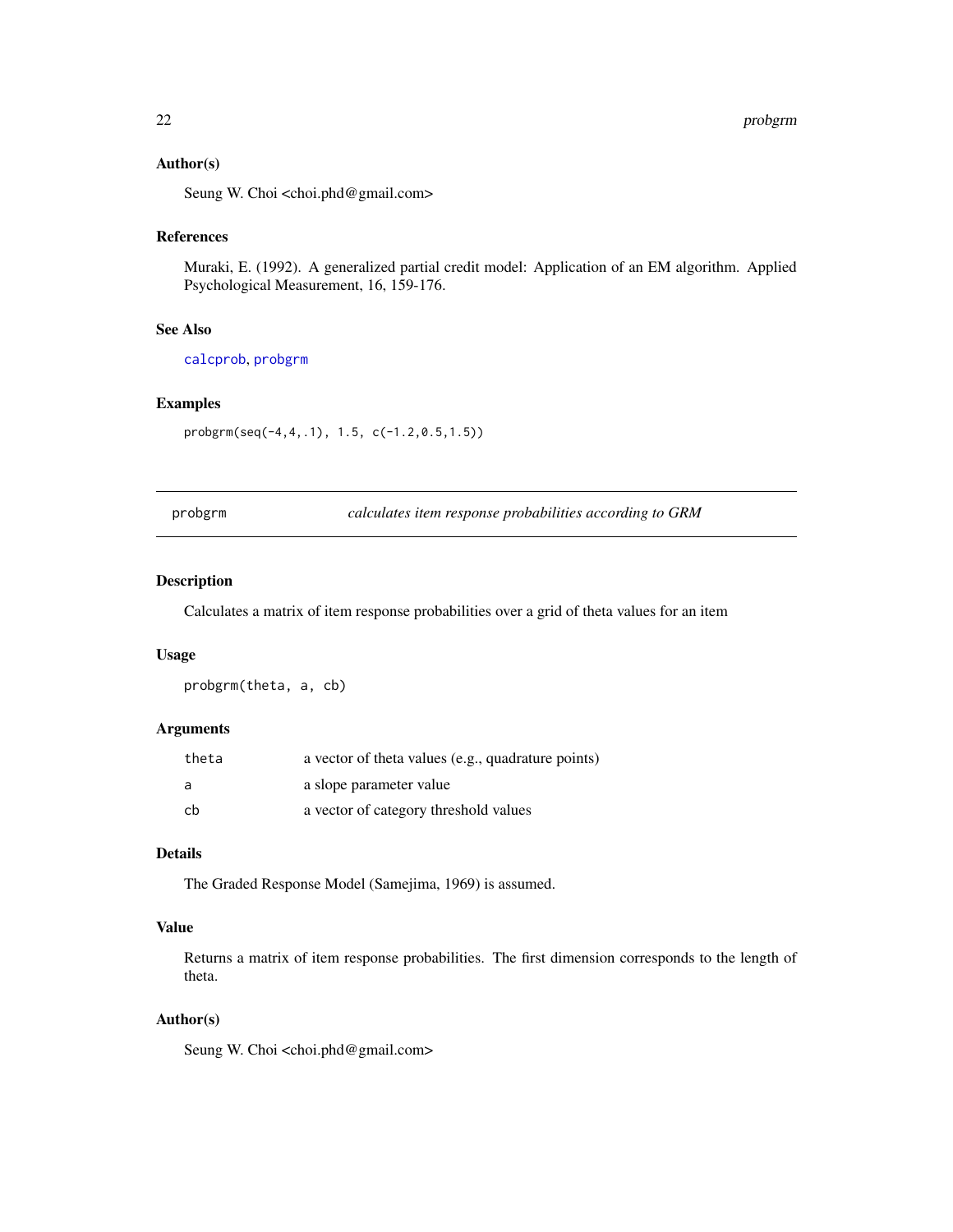#### <span id="page-22-0"></span>recode 23

#### References

Samejima, F. (1969). Estimation of latent ability using a response pattern of graded scores. Psychometrika Monograph, 17.

#### See Also

[calcprob](#page-4-1), [probgpcm](#page-20-1)

#### Examples

probgrm(seq(-4,4,.1), 1.5, c(-1.2,0.5,1.5))

<span id="page-22-1"></span>recode *recodes item responses*

#### Description

Recodes item responses as specified by original and modified

#### Usage

recode(vec, original, modified)

#### Arguments

| vec.     | a vector of item responses to be recoded              |
|----------|-------------------------------------------------------|
| original | original item response categories, e.g., $c(0,1,2,3)$ |
| modified | modified item response categories, e.g., $c(1,2,3,4)$ |

#### Details

vec, original, and modified must be of the same mode. original and modified must be of the same length.

#### Value

Returns a vector of the same length and mode as vec with recoded values.

#### Author(s)

Seung W. Choi <choi.phd@gmail.com>

#### Examples

```
x \leftarrow c(0,1,2,3,4,0,1,2,3,4)y \leftarrow c(0,1,2,3,4)z \leq c(1, 2, 3, 4, 5)recode(x,y,z)
##returns c(1,2,3,4,5,1,2,3,4,5)
```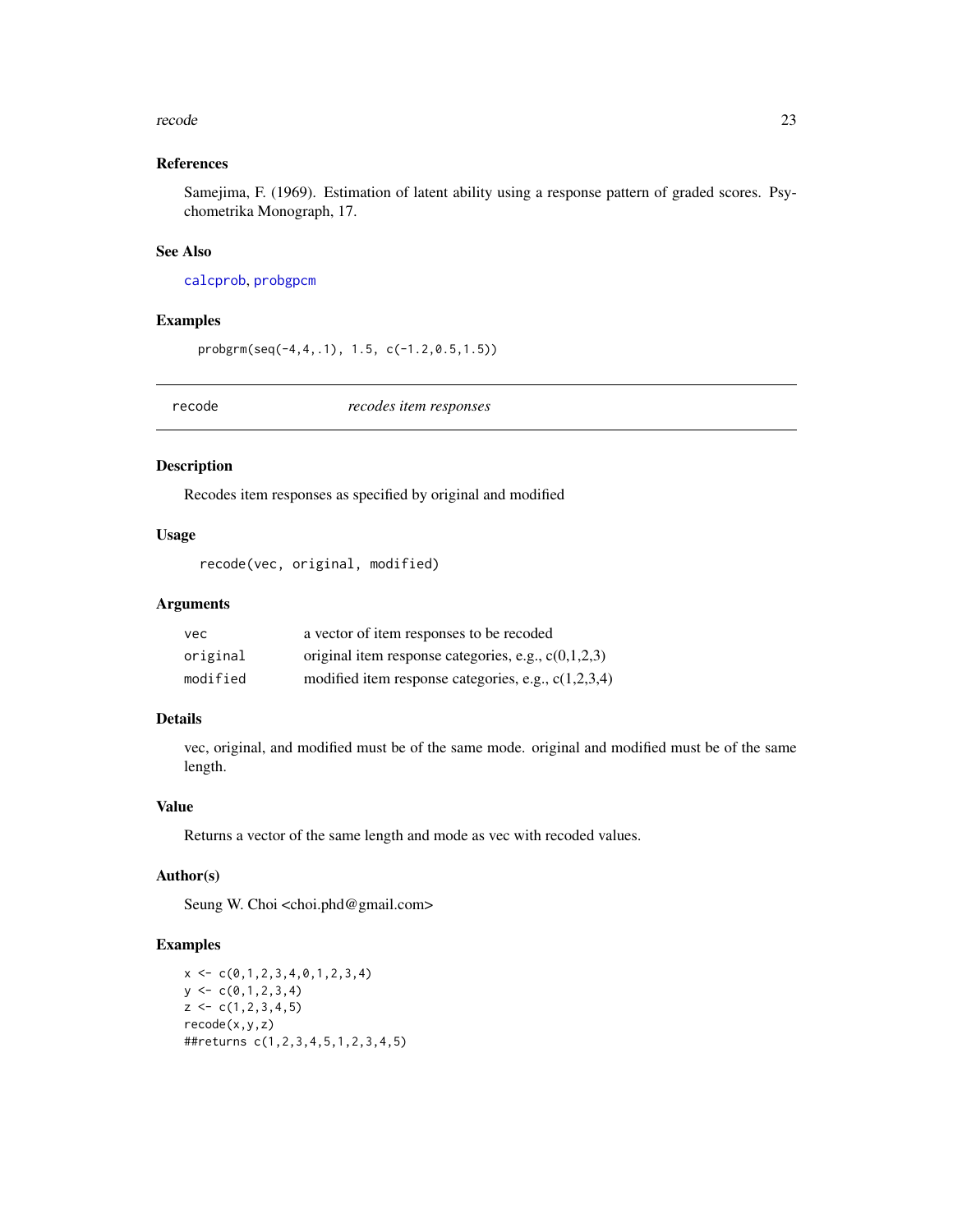<span id="page-23-1"></span><span id="page-23-0"></span>

#### Description

Runs ordinal logistic regression DIF

#### Usage

rundif(item, resp, theta, gr, criterion, alpha, beta.change, pseudo.R2, R2.change, wt)

#### Arguments

| a selection of items to be analyzed                                               |
|-----------------------------------------------------------------------------------|
| a data frame containing item responses                                            |
| a conditioning (matching) variable                                                |
| a vector of group identifiers                                                     |
| criterion for flagging (i.e., "CHISQR", "R2", or "BETA")                          |
| significance level for Chi-squared criterion                                      |
| proportional change for Beta criterion                                            |
| pseudo R-squared measure ( <i>i.e.</i> , "McFadden", "Nagelkerke", or "CoxSnell") |
| R-squared change for pseudo R-squared criterion                                   |
| optional sample weights                                                           |
|                                                                                   |

#### Details

The argument item lists the column numbers of the data frame resp to be included in the analysis.

#### Value

Returns a list of the following components:

| stats | a data frame containing output statistics |
|-------|-------------------------------------------|
| flag  | a logical vector of DIF flags             |

#### Author(s)

Seung W. Choi <choi.phd@gmail.com>

#### References

Choi, S. W., Gibbons, L. E., Crane, P. K. (2011). lordif: An R Package for Detecting Differential Item Functioning Using Iterative Hybrid Ordinal Logistic Regression/Item Response Theory and Monte Carlo Simulations. Journal of Statistical Software, 39(8), 1-30. URL http://www.jstatsoft.org/v39/i08/.

Crane, P. K., Gibbons, L. E., Jolley, L., and van Belle, G. (2006). Differential item functioning analysis with ordinal logistic regression techniques: DIF detect and difwithpar. Medical Care, 44(11 Suppl 3), S115-S123.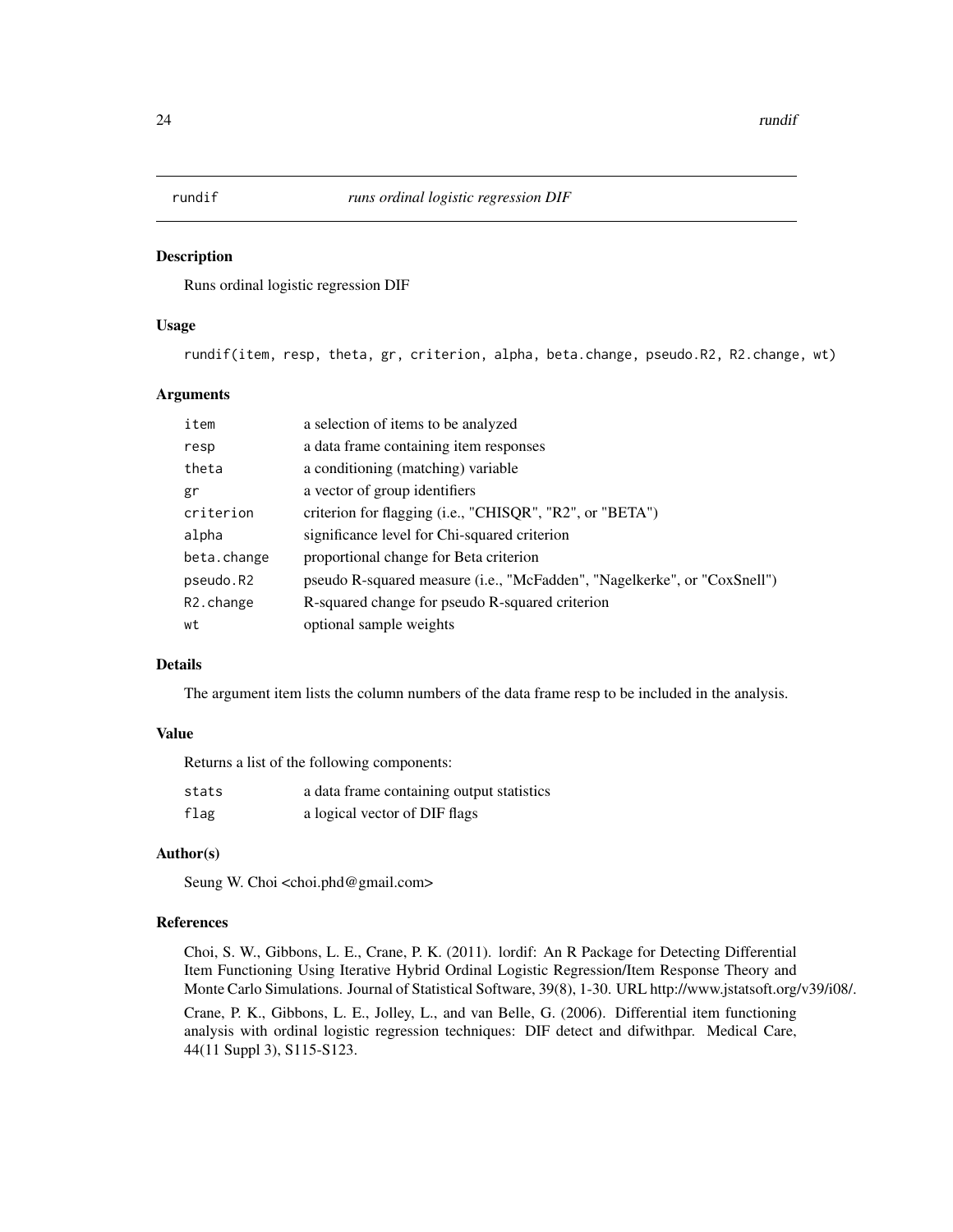#### <span id="page-24-0"></span>runolr and the contract of the contract of the contract of the contract of the contract of the contract of the contract of the contract of the contract of the contract of the contract of the contract of the contract of the

#### See Also

[runolr](#page-24-1), [lordif](#page-12-1)

#### Examples

## Not run: rundif(item,resp,theta,gr)

<span id="page-24-1"></span>runolr *runs ordinal logistic regression models*

#### Description

Runs ordinal logistic regression models and produces DIF statistics and effect size measures

#### Usage

runolr(rv, ev, gr, wt)

#### Arguments

| rv | a response variable                                   |
|----|-------------------------------------------------------|
| ev | an explanatory variable (e.g., conditioning variable) |
| gr | a vector of group identifiers                         |
| wt | a vector of optional sample weights                   |

#### Details

Model 1: ev Model 2:  $ev + gr$ Model 3:  $ev*gr$  or equivalently  $ev + gr + ev*gr$ 

#### Value

Returns a list of the following components:

| chi12            | prob for the LR Chi-square comparing Model 1 vs. Model 2 |  |
|------------------|----------------------------------------------------------|--|
| chi13            | prob for the LR Chi-square comparing Model 1 vs. Model 3 |  |
| chi23            | prob for the LR Chi-square comparing Model 2 vs. Model 3 |  |
| beta12           | proportional change in the coefficient for ev            |  |
| pseudo1.CoxSnell |                                                          |  |
|                  | Cox & Snell psudo R-square for Model 1                   |  |
| pseudo2.CoxSnell |                                                          |  |
|                  | Cox & Snell psudo R-square for Model 2                   |  |
| pseudo3.CoxSnell |                                                          |  |
|                  | Cox & Snell psudo R-square for Model 1                   |  |
|                  |                                                          |  |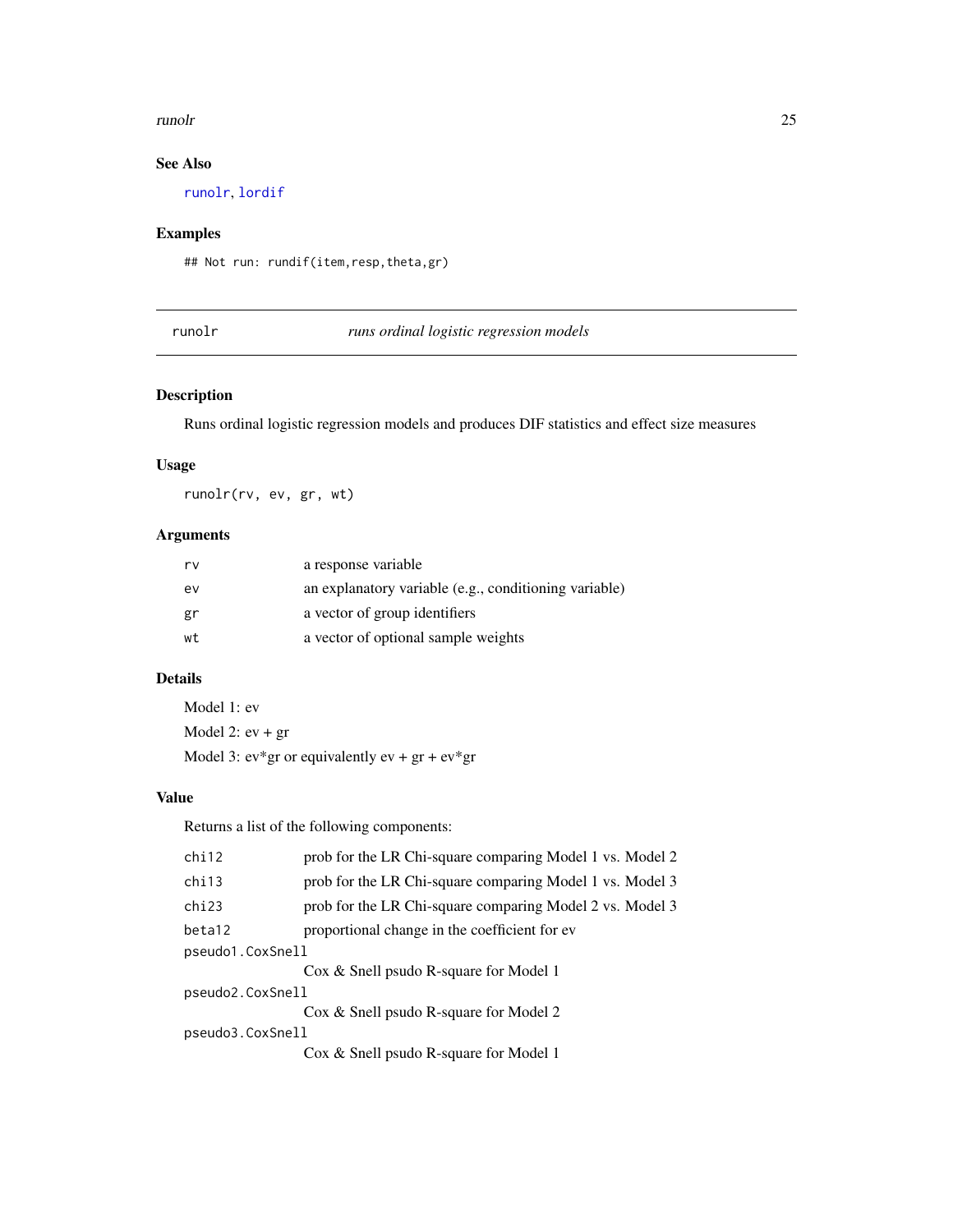26 *runolr runolr runolr <i>runolr**runolr**<b><i>runolr**runolr**runolr**runolr**a <i><i>runolr**runolr**a <i><i><i> <i><i> <i><i> <i> <i><i> <i> <i>*

| pseudo1.Nagelkerke  |                                                        |
|---------------------|--------------------------------------------------------|
|                     | Nagelkerke psudo R-square for Model 1                  |
| pseudo2.Nagelkerke  |                                                        |
|                     | Nagelkerke psudo R-square for Model 2                  |
| pseudo3.Nagelkerke  |                                                        |
|                     | Nagelkerke psudo R-square for Model 3                  |
| pseudo1.McFadden    |                                                        |
|                     | McFadden psudo R-square for Model 1                    |
| pseudo2.McFadden    |                                                        |
|                     | McFadden psudo R-square for Model 2                    |
| pseudo3.McFadden    |                                                        |
|                     | McFadden psudo R-square for Model 3                    |
| pseudo12.CoxSnell   |                                                        |
|                     | Cox & Snell R-square change from Model 1 to Model 2    |
| pseudo13.CoxSnell   |                                                        |
|                     | Cox & Snell R-square change from Model 1 to Model 3    |
| pseudo23.CoxSnell   |                                                        |
|                     | Cox & Snell R-square change from Model 2 to Model 3    |
| pseudo12.Nagelkerke |                                                        |
|                     | Nagelkerke R-square change from Model 1 to Model 2     |
| pseudo13.Nagelkerke |                                                        |
|                     | Nagelkerke R-square change from Model 1 to Model 3     |
| pseudo23.Nagelkerke |                                                        |
|                     | Nagelkerke R-square change from Model 2 to Model 3     |
| pseudo12.McFadden   |                                                        |
|                     | McFadden R-square change from Model 1 to Model 2       |
| pseudo13.McFadden   |                                                        |
|                     | McFadden R-square change from Model 1 to Model 3       |
| pseudo23.McFadden   |                                                        |
|                     | McFadden R-square change from Model 2 to Model 3       |
| df12                | df for the LR Chi-square comparing Model 1 and Model 2 |
| df13                | df for the LR Chi-square comparing Model 1 and Model 3 |
| df23                | df for the LR Chi-square comparing Model 2 and Model 3 |

#### Author(s)

Seung W. Choi <choi.phd@gmail.com>

#### References

Choi, S. W., Gibbons, L. E., Crane, P. K. (2011). lordif: An R Package for Detecting Differential Item Functioning Using Iterative Hybrid Ordinal Logistic Regression/Item Response Theory and Monte Carlo Simulations. Journal of Statistical Software, 39(8), 1-30. URL http://www.jstatsoft.org/v39/i08/.

Crane, P. K., Gibbons, L. E., Jolley, L., & van Belle, G. (2006). Differential item functioning analysis with ordinal logistic regression techniques: DIF detect and difwithpar. Medical Care, 44(11 Suppl 3), S115-S123.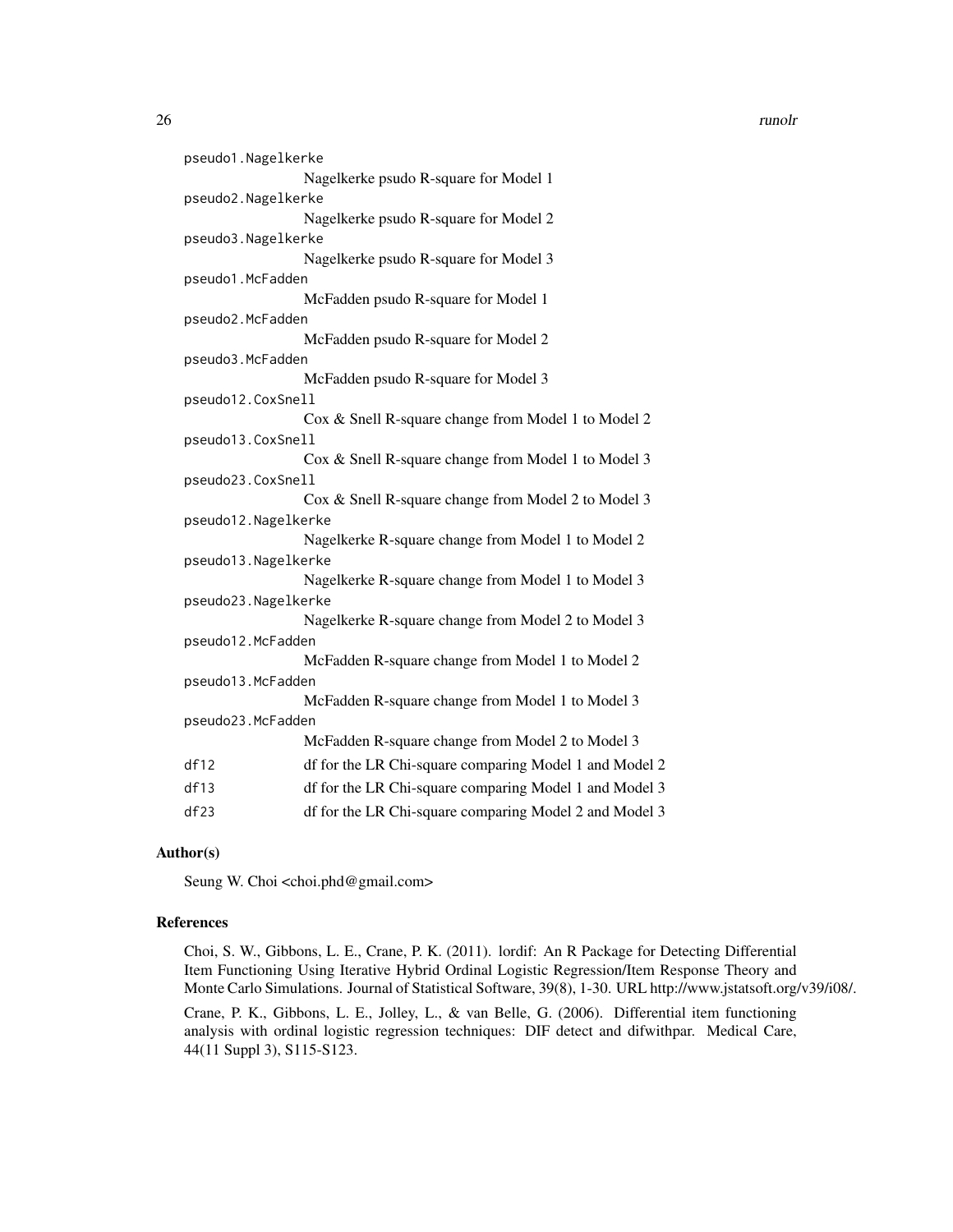#### <span id="page-26-0"></span>separate 27

#### See Also

[rundif](#page-23-1), [lordif](#page-12-1), [rms](#page-0-0)

#### Examples

## Not run: runolr(rv, ev, gr)

separate *splits item response vectors of DIF items by group*

#### Description

Splits item response vectors of DIF items into separate group-specific vectors.

#### Usage

separate(resp, flag, gr)

#### Arguments

| resp | a data frame (or matrix) of item responses |
|------|--------------------------------------------|
| flag | a vector of DIF flags                      |
| gr   | a vector of group identifiers              |

#### Details

To obtain group specific item calibrations, response vectors of DIF items are split into multiple vectors by group and treated as separate items.

#### Value

Returns a data frame with item response vectors for non-DIF items followed by separated item response vectors for DIF items

#### Author(s)

Seung W. Choi <choi.phd@gmail.com>

#### Examples

## Not run: separate(resp,flag,gr)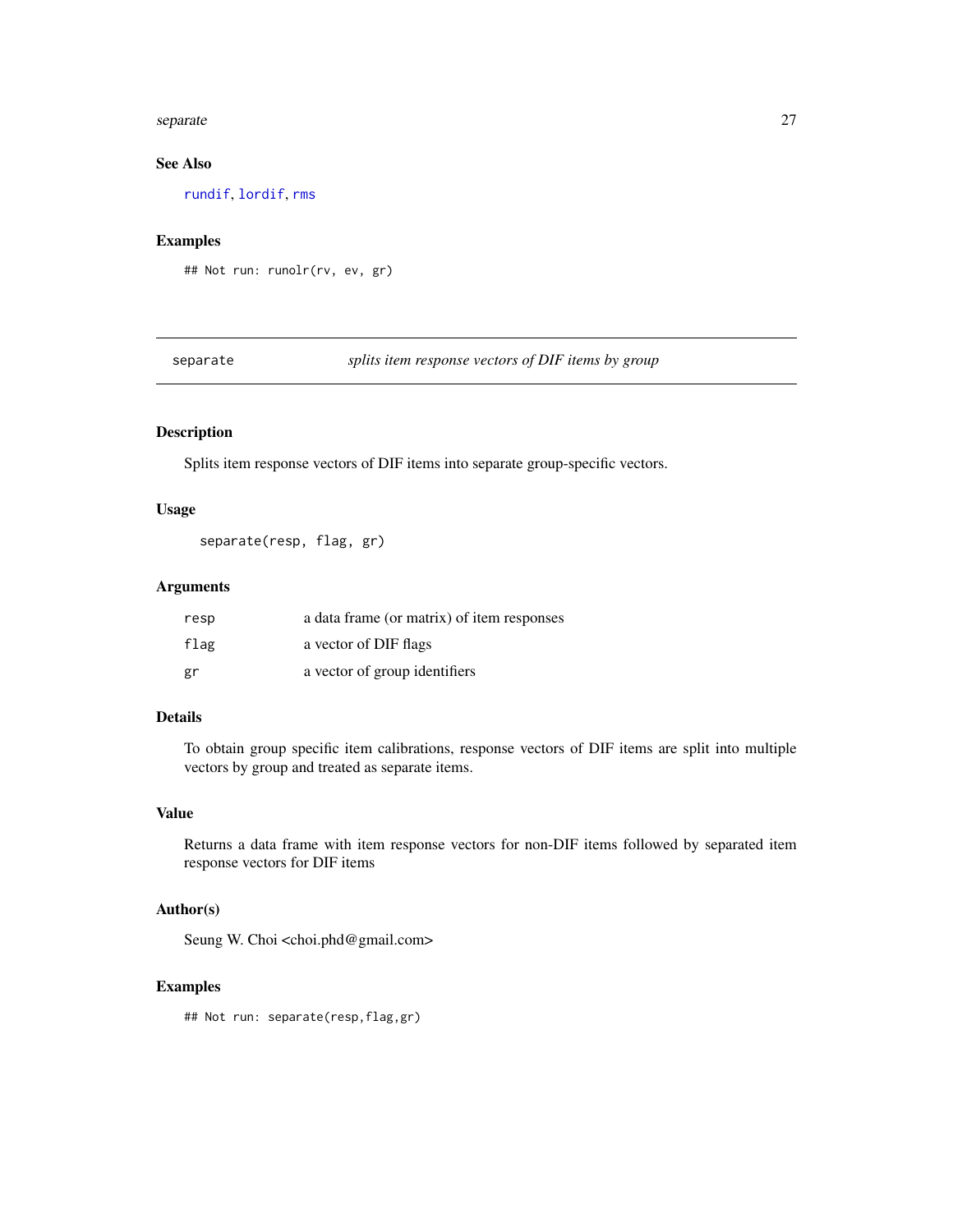#### Description

computes a test characteristic curve (tcc) from input item parameters

#### Usage

 $tcc(a, cb, theta, model = "GRM")$ 

#### Arguments

| a     | a vector of slope parameters                       |
|-------|----------------------------------------------------|
| cb    | a matrix of category boundary/threshold parameters |
| theta | a grid of theta values                             |
| model | IRT model, either "GRM" or "GPCM"                  |

#### Details

Either the graded response model (GRM) or the generalized partial credit model (GPCM) can be specified. The lowest response/score for each item is coded as 0 not 1.

#### Value

Retruns a vector of tcc values over a theta grid

#### Author(s)

Seung W. Choi <choi.phd@gmail.com>

#### See Also

[probgrm](#page-21-1), [probgpcm](#page-20-1)

#### Examples

## Not run: tcc(a,cb,theta,model="GRM") ## Not run: tcc(a,cb,theta,model="GPCM")

<span id="page-27-1"></span><span id="page-27-0"></span>